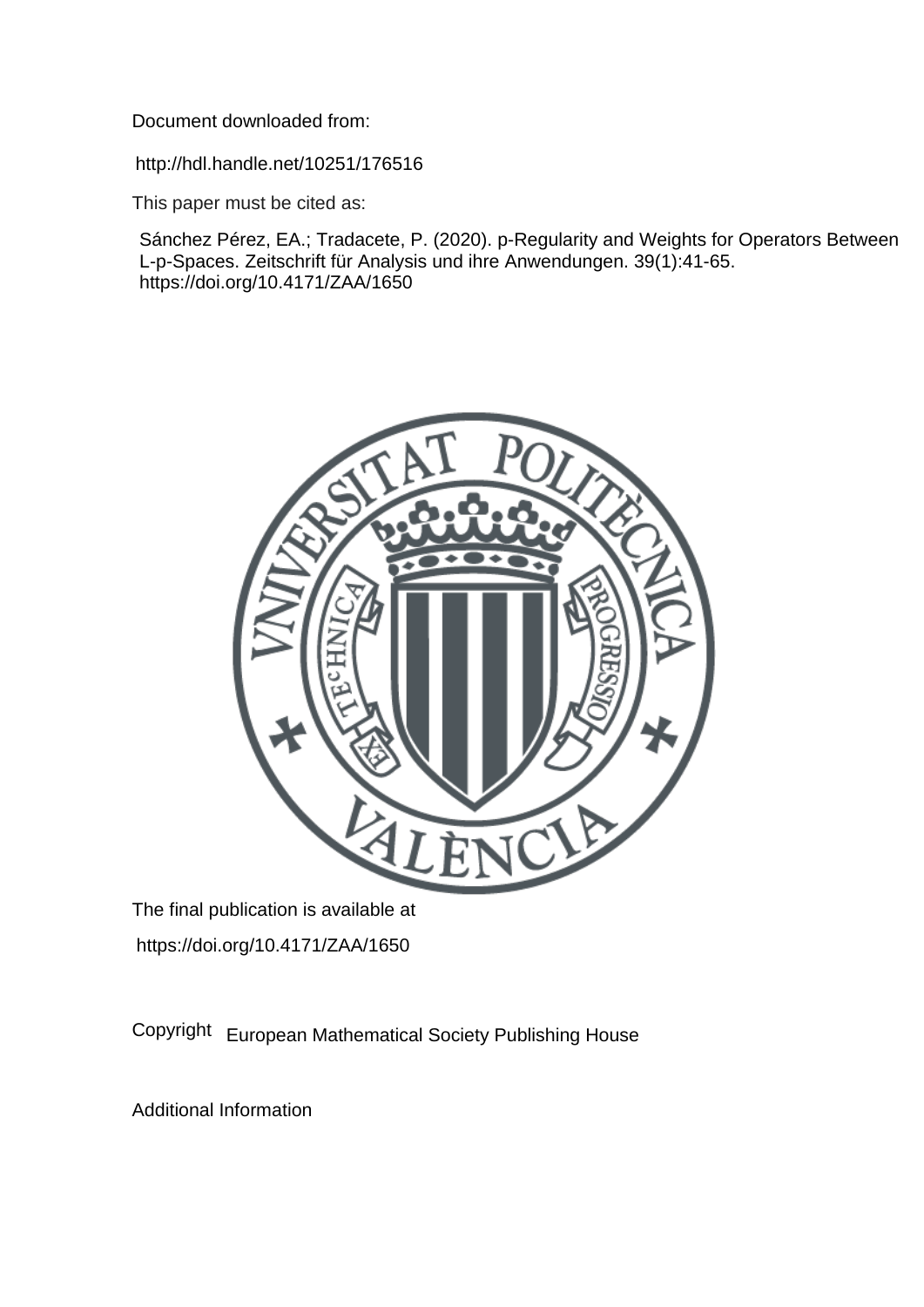# p-REGULARITY AND WEIGHTS FOR OPERATORS BETWEEN  $L^p$ -SPACES

E. A. SÁNCHEZ PÉREZ AND P. TRADACETE

ABSTRACT. We explore the connection between  $p$ -regular operators on Banach function spaces and weighted p-estimates. In particular, our results focus on the following problem. Given finite measure spaces  $\mu$  and  $\nu$ , let T be an operator defined from a Banach function space  $X(\nu)$  and taking values on  $L^p(vd\mu)$  for v in certain family of weights  $V \subset L^1(\mu)_+$ : we analyze the existence of a bounded family of weights  $W \subset L^1(\nu)$  such that for every  $v \in V$  there is  $w \in W$  in such a way that  $T: L^p(w d\nu) \to L^p(v d\mu)$  is continuous uniformly on  $V$ . A condition for the existence of such a family is given in terms of p-regularity of the integration map associated to a certain vector measure induced by the operator T.

### 1. INTRODUCTION

The study of boundedness of relevant operators defined between weighted  $L^p$ spaces is a classical problem in harmonic analysis. Following the founding paper by M. A. Ariño and B. Muckenhoupt [\[1\]](#page-19-0), in recent years, a lot of attention has been devoted to understanding the precise relation between weighted  $p$ -estimates and the Hardy-Littlewood maximal operator  $[2, 4]$  $[2, 4]$ , or Calderón-Zygmund operators  $[13, 14]$  $[13, 14]$ . On the other hand, weighted norm inequalities for linear operators are connected with a plethora of problems related to abstract constructions on summability on Banach function spaces. Although there are a lot of classical developments and a lot of research which has been done since its publication, the monograph [\[12\]](#page-19-5) by J. García Cuerva and J. L. Rubio de Francia can be considered as a milestone in this classical topic.

Actually, partly motivated by [\[12,](#page-19-5) Chapter VI, Theorem 6.7], in this paper we investigate the problem of existence of a bounded "conjugate" family of weights W for a given set of weights  $V$  with respect to a given linear operator  $T$ , in the following sense: given  $v \in V$ , there exists  $w \in W$  in such a way that T is well defined and continuous (with uniform norm) as an operator  $T : L^p(w d\nu) \to L^p(v d\mu)$ . We provide conditions for the existence of such a conjugate family in terms of  $p$ regularity of a certain operator associated to  $T$  (see Section [5\)](#page-11-0). Moreover, in the case that the existence of such a family is not possible, we also analyze some average

<sup>2010</sup> Mathematics Subject Classification. 46E30,46B42,47B10.

Key words and phrases. Banach function space;  $p$ -regular operator; weighted  $p$ -estimate.

E. A. Sánchez Pérez gratefully acknowledges support of Spanish Ministerio de Economía, Industria y Competitividad through grant MTM2016-77054-C2-1-P. P. Tradacete gratefully acknowledges support of Spanish Ministerio de Economía, Industria y Competitividad through grants MTM2016-76808-P, MTM2016-75196-P and the "Severo Ochoa Programme for Centres of Excellence in R&D" (SEV-2015-0554).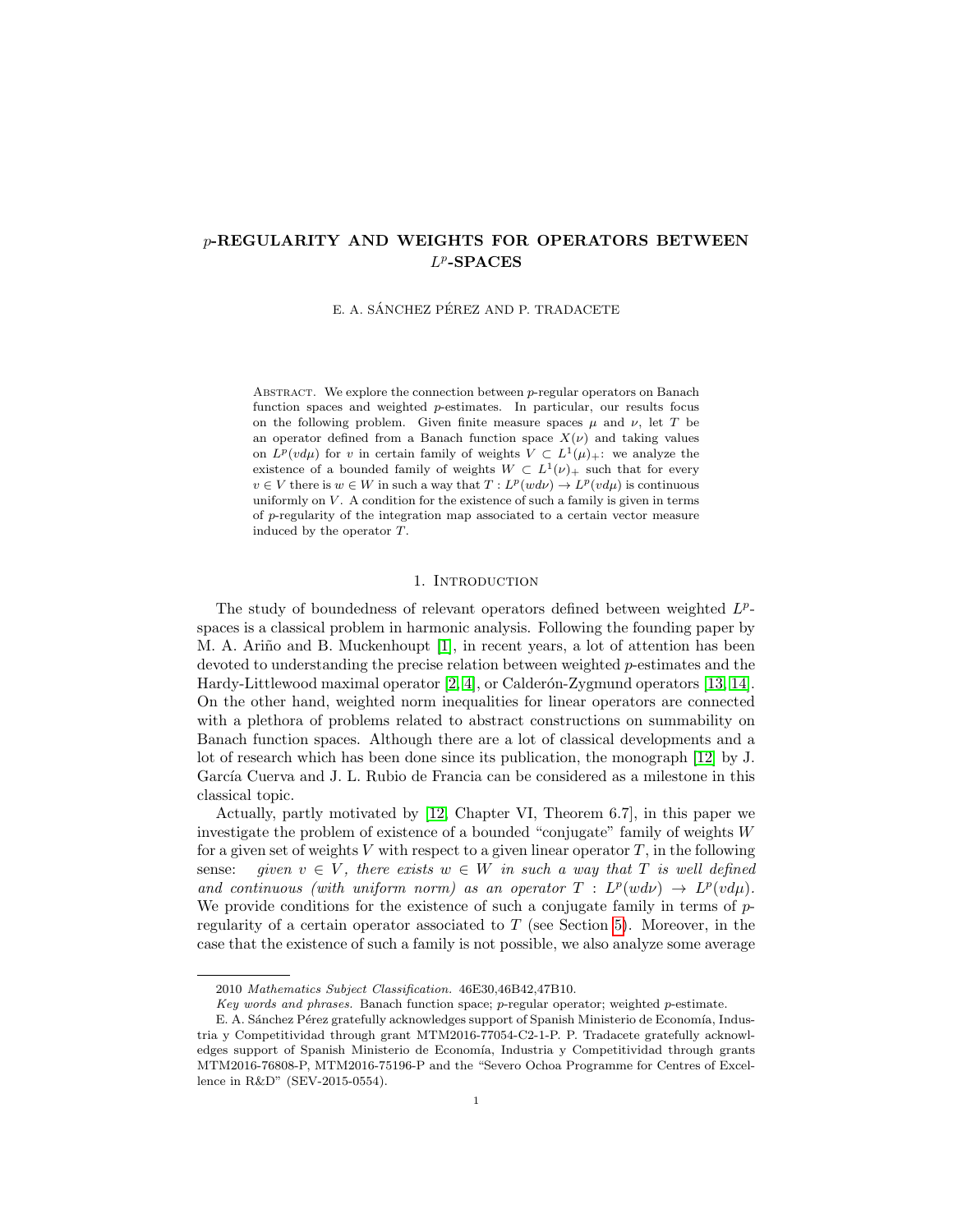domination that may be a successful substitute in some cases. This latter fact is analyzed by means of lattice p-summing operators.

Let us recall that for a Banach space  $E$  and a Banach lattice  $Y$ , an operator  $T: E \to Y$  is *lattice p-summing* if there is a constant  $C > 0$  such that for every  ${x_i}_{i=1}^n \subset E,$ 

$$
\left\| \left( \sum_{i=1}^n |Tx_i|^p \right)^{\frac{1}{p}} \right\|_Y \leq C \sup_{x^* \in B_{E^*}} \left( \sum_{i=1}^n |\langle x_i, x^* \rangle|^p \right)^{\frac{1}{p}}.
$$

Lattice p-summing operators provide an analogue of the well-known class of psumming operators which is better suited to the order and lattice properties of the spaces involved. This class of operators was introduced for the case  $p = 1$  by L. P. Yanowskii and later studied by J. Szulga, N. J. Nielsen, N. Danet and B. P. Pomares for the general case during the eighties (see [\[5,](#page-19-6) [20,](#page-19-7) [23,](#page-19-8) [24,](#page-19-9) [28,](#page-20-0) [29,](#page-20-1) [30\]](#page-20-2)).

Recall also that given quasi-Banach lattices  $E, F$ , and  $0 \lt p \lt \infty$ , a linear operator  $T : E \to F$  is said to be *p-regular* if there is a constant  $K > 0$  such that for every  $\{x_i\}_{i=1}^n \subset E$ 

$$
\left\| \left( \sum_{i=1}^n |Tx_i|^p \right)^{\frac{1}{p}} \right\| \leq K \left\| \left( \sum_{i=1}^n |x_i|^p \right)^{\frac{1}{p}} \right\|.
$$

This family of operators, which can be thought of as a generalization of the notion of regular operator —i.e. those which can be written as a difference of two positive operators—, was first considered in [\[3\]](#page-19-10) in connection with the interpolation theory of Banach lattices (and also implicitly in [\[19\]](#page-19-11)). In particular, these operators are related to the so-called Marcinkiewicz-Zygmund inequalities [\[7\]](#page-19-12) and other interpolation properties (see [\[25,](#page-19-13) [27\]](#page-20-3) for recent developments about this).

The structure of the paper is as follows. First, in Section [2,](#page-2-0) we analyze some basic properties of lattice  $p$ -summing operators and  $p$ -regular operators between Banach lattices, introducing the necessary notions and terminology, and showing the main separation argument. In Section [3,](#page-7-0) we study the factorization properties of p-regular operators and as an application we provide a proof of classical results of W. B. Johnson, L. Jones [\[15\]](#page-19-14) and L. Weis [\[31\]](#page-20-4) which allow us to consider certain operators on Banach function spaces as operators on weighted  $L^p$  spaces. The corresponding results for lattice p-summing operators are collected in Section [4.](#page-9-0) Finally, Section [5](#page-11-0) is devoted to the study of existence of conjugate families of weights. The techniques in this last section exploit both  $p$ -regular and lattice  $p$ summing operators together with vector measure technology.

For unexplained terms and notions concerning Banach lattices, Banach spaces and operator theory we refer the reader to the monographs [\[10,](#page-19-15) [17,](#page-19-16) [21\]](#page-19-17).

### 2. Preliminaries

<span id="page-2-0"></span>Let  $(\Omega, \Sigma, \mu)$  be a finite measure space. Let  $L^0(\mu)$  be the space of all measurable real functions on  $\Omega$ , identifying functions that are equal  $\mu$ -a.e. We say that a Banach function space over  $\mu$  is a Banach space  $X(\mu) \subseteq L^0(\mu)$  that contains all simple functions, and whenever  $|f| \leq |g|$  and  $g \in X(\mu)$ , then  $f \in X(\mu)$  with  $||f||_{X(\mu)} \leq ||g||_{X(\mu)}$ . For the aim of simplicity, we sometimes write X instead of  $X(\mu)$  if the measure does not play a relevant role or is clear in the context. Recall  $X(\mu)$  is order continuous if for every sequence  $(f_n)_n \in X(\mu)$ ,  $f_n \downarrow 0$  implies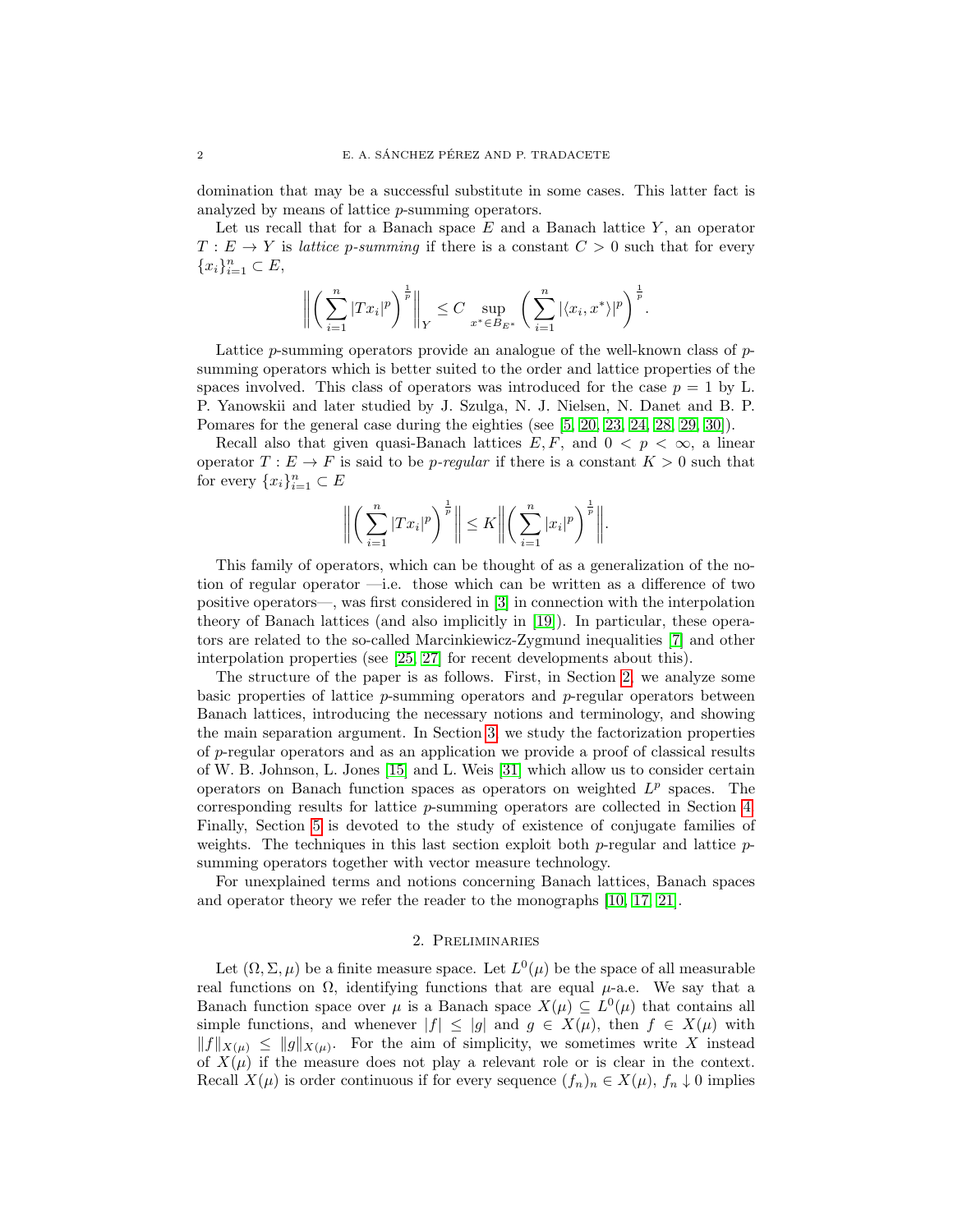$||f_n||_{X(\mu)} \to 0$ . In this case, the Köthe dual

$$
X(\mu)' = \{ g \in L^0(\mu) : fg \in L^1(\mu) \text{ whenever } f \in X(\mu) \},
$$

equipped with the norm

$$
\|g\|_{X(\mu)'} := \sup_{\|f\|_{X(\mu)} \le 1} \int f g \, d\mu,
$$

coincides with the (topological) dual space  $X(\mu)^*$ .

A Banach function space  $X(\mu)$  is p-convex for  $p \geq 1$  if there is  $K > 0$  such that for every finite set of functions  $f_1, ..., f_n \in X(\mu)$ ,

$$
\Big\| \Big( \sum_{i=1}^n |f_i|^p \Big)^{1/p} \Big\| \leq K \Big( \sum_{i=1}^n \big\|f_i\big\|^p \Big)^{1/p}.
$$

The infimum of all such constants is called the p-convexity constant and is denoted by  $M_{(p)}(X(\mu))$ . Let us recall that expressions of the form  $\left(\sum_{i=1}^n |f_i|\right)$  $(p^p)^{1/p}$  can be defined on abstract Banach lattices (that are not necessarily Banach function spaces) by means of Krivine's functional calculus (cf. [\[17,](#page-19-16) Theorem 1.d.1]).

For  $0 < p < \infty$ , the p-th power of  $X(\mu)$  is defined as the linear space

$$
X(\mu)_{[p]} := \{ f \in L^0(\mu) : |f|^{1/p} \in X(\mu) \}.
$$

If  $X(\mu)$  is p-convex (with p-convexity constant  $M^{(p)}(X(\mu))$  equal to 1), then  $X(\mu)_{[p]}$ is a Banach function space over  $\mu$  with norm given by

$$
||f||_{X(\mu)_{[p]}} := |||f|^{1/p}||_{X(\mu)}^p.
$$

It follows that  $X(\mu)_{[p]}$  is order continuous if and only if so is  $X(\mu)$ , and in this case simple functions are dense in both spaces (see [\[21,](#page-19-17) Ch.2] and [\[17\]](#page-19-16) for this and further details on Banach function spaces). Moreover, a functional  $x' \in (X(\mu)_{[p]})^*$ acts on  $|x|^p \in X(\mu)_{[p]}$  (where  $x \in X(\mu)$ ) as

$$
\langle x', |x|^p \rangle = \int x' |x|^p d\mu.
$$

The operator counterpart of the definition of  $p$ -th power of a Banach function space is given by the so called  $p$ -th power factorable operators. Namely, given a Banach space E, an operator  $T : X(\mu) \to E$  is p-th power factorable if for every  $f \in X(\mu),$ 

$$
||T(f)||_E \le K ||f|^{1/p}||_{X(\mu)}^p
$$

(see [\[21,](#page-19-17) Ch.5] for the main properties of this class of operators).

Let us also recall some preliminaries on vector measures: Given a  $\sigma$ -algebra of subsets of some set  $\Omega$  and a Banach space E, a function  $m : \Sigma \to E$  is a (countably additive) vector measure if

$$
m(\bigcup_{n=1}^{\infty} A_n) = \sum_{n=1}^{\infty} m(A_n)
$$

in the norm topology of E for all sequences  $\{A_n\}_n$  of pairwise disjoint sets of  $\Sigma$ . For each  $x^*$  in the dual space  $E^*$ , the expression

$$
\langle m, x^* \rangle (A) := \langle m(A), x^* \rangle, \quad A \in \Sigma,
$$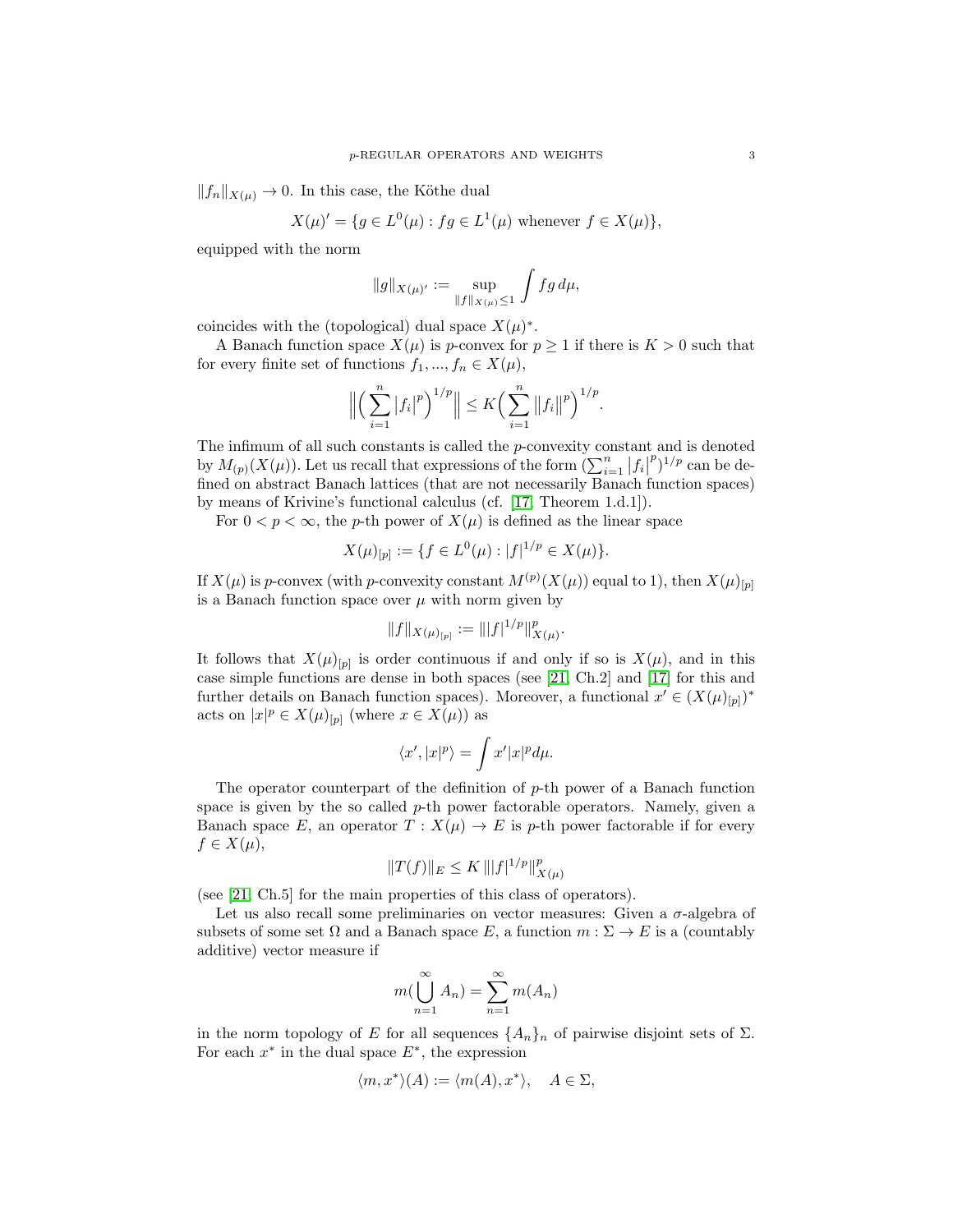defines a scalar measure. A set  $A \in \Sigma$  is m-null if  $m(B) = 0$  for every  $B \in \Sigma$  with  $B \subseteq A$ . Two (scalar or vector) measures are said to be equivalent if they have the same null sets.

A Rybakov measure of m is a scalar measure of the form  $\langle m, x^* \rangle$  for some  $x^* \in E^*$ that is equivalent to m. It is well-known that every vector measure has a Rybakov measure (see [\[11,](#page-19-18) Ch.IX]).

The space of integrable functions with respect to the vector measure  $m$ , which we denote  $L^1(m)$ , is the space of all measurable (scalar valued) functions f that are integrable with respect to each scalar measure  $\langle m, x^* \rangle$  for  $x^* \in E^*$  and for each  $A \in \Sigma$  there exists  $\int_A f dm \in E$  with

$$
\left\langle \int_A f dm, x^* \right\rangle = \int_A f d\langle m, x^* \rangle
$$
, for  $x^* \in X^*$ .

The space  $L^1(m)$  is an order continuous Banach function space over any Rybakov measure with the norm

$$
||f||_{L^1(m)} := \sup_{x^* \in B_{E^*}} \int |f| d |\langle m, x^* \rangle|
$$

and the m–a.e. order. The spaces  $L^p(m)$  for  $1 \leq p < \infty$  are defined in the obvious way; in terms of p-th powers, we have that  $L^p(m) = (L^1(m))_{[1/p]}$ , or equivalently,  $L^p(m)_{[p]} = L^1(m)$ . We point out that the spaces  $L^p(m)$  are always p-convex with  $M_{(p)}(\tilde{L}^p(m)) = 1.$ 

As usual, we write  $I_m: L^1(m) \to E$  for the integration map

$$
I_m(f) := \int f dm, \text{ for } f \in L^1(m).
$$

An operator  $T: E \to F$  between Banach spaces E and F is called p-summing if there is a constant K such that for every finite set  $x_1, ..., x_n \in E$ ,

$$
\left(\sum_{i=1}^n \|T(x_i)\|^p\right)^{1/p} \le K \sup_{x^* \in B_{E^*}} \left(\sum_{i=1}^n |\langle x_i, x^* \rangle|^p\right)^{1/p}.
$$

We refer the reader to the monograph [\[10\]](#page-19-15), for background on ideals of operators between Banach spaces (in particular, on p-summing and p-dominated operators).

Let us fix in what follows the context of the present paper. We use systematically the two classes of operators cited in the Introduction. The following section describes the separation result concerning this inequality to be used several times through all the paper.

2.1. Weighted norm inequalities and domination for  $p$ -regular type operators. Consider an operator  $T$  from a Banach space  $E$  to a Banach lattice  $Y$ . Given  $1 \leq p < \infty$ , let  $\frac{1}{p} + \frac{1}{p'} = 1$ . Consider the following two inequalities:

• T is lattice p-summing if and only if for each finite set  $x_1, \ldots, x_n \in E$ ,

(1) 
$$
\left\| \left( \sum_{i=1}^n |T(x_i)|^p \right)^{1/p} \right\| \leq C \sup_{(a_i) \in B_{\ell p'}} \left\| \sum_{i=1}^n a_i x_i \right\|.
$$

<span id="page-4-0"></span>The lattice p-summing norm of T is the least possible constant  $C \geq 0$ appearing in this inequality and is denoted by  $\lambda_n(T)$ .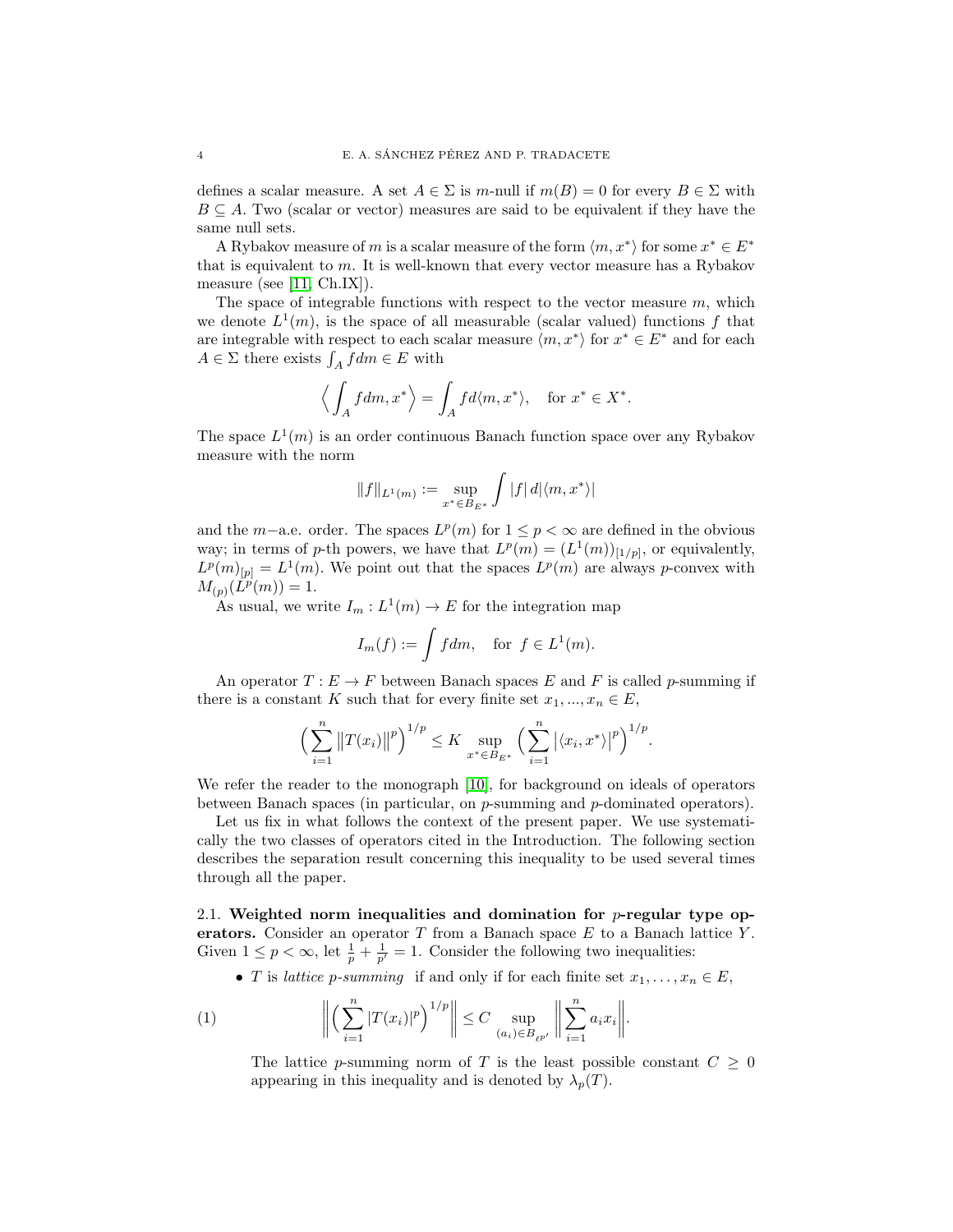• If E is also a Banach lattice, T is  $p$ -regular if and only if for each finite set  $x_1, \ldots, x_n \in E$ ,

(2) 
$$
\left\| \left( \sum_{i=1}^{n} |T(x_i)|^p \right)^{1/p} \right\| \leq C \left\| \left( \sum_{i=1}^{n} |x_i|^p \right)^{1/p} \right\|
$$

The p-regular norm of T is the least possible  $C \geq 0$  appearing in this inequality and is denoted by  $\rho_p(T)$ .

Note that for  $x_1, \ldots, x_n$  in a Banach lattice we always have

$$
\sup_{(a_i)\in B_{\ell^{p'}}}\bigg\|\sum_{i=1}^n a_ix_i\bigg\|\le \bigg\|\sup_{(a_i)\in B_{\ell^{p'}}}\sum_{i=1}^n a_ix_i\bigg\|=\bigg\|\Big(\sum_{i=1}^n |x_i|^p\Big)^{1/p}\bigg\|.
$$

In particular, every lattice p-summing operator is p-regular with  $\rho_p(T) \leq \lambda_p(T)$ . However, it is easy to check that the identity on  $L_p$  is p-regular but not lattice p-summing. In fact, every positive operator between Banach lattices, or even a difference of positive operators, is *p*-regular for every  $p \geq 1$ .

Note that the above inequalities can be written in terms of an expression involving the norm of an element in the dual of a certain Banach space. This observation, together with a standard separation argument yields the following:

<span id="page-5-0"></span>**Proposition 2.1.** Let  $X$ ,  $Y$  be p-convex Banach function spaces with p-convexity constant 1. An operator  $T : X \to Y$  is p-regular if and only if there exists  $C > 0$ such that for every  $y^* \in B_{(Y_{[p]})^*}$  there is  $z^* \in B_{(X_{[p]})^*}$  with

$$
|\langle |T(x)|^p, y^* \rangle| \le C^p \langle |x|^p, z^* \rangle, \quad x \in X.
$$

Moreover, the smallest constant  $C > 0$  appearing in this inequality coincides with  $\rho_p(T)$ .

*Proof.* Suppose  $T: X \to Y$  is p-regular. Note that since we are assuming X and Y to have p-convexity constants both equal to 1, it follows that both  $X_{[p]}$  and  $Y_{[p]}$ are Banach lattices.

Fix  $y^* \in B_{(Y_{[p]})^*}$ . Let us consider the family of affine functions given as follows: for  $x_1, \ldots, x_n \in X$ , let

$$
f_{x_1,\ldots,x_n;y^*}(x^*) := \sum_{i=1}^n \langle |T(x_i)|^p, y^* \rangle - \rho_p(T)^p \sum_{i=1}^n \langle |x_i|^p, x^* \rangle, \qquad x^* \in B_{(X_{[p]})^*}.
$$

Clearly, these functions belong to  $C(B_{(X_{[p]})^*}, w^*)$  and it is easy to check they satisfy the conditions of Ky-Fan's Lemma [\[10,](#page-19-15) Lemma 9.10]. For this, just note that given  $x_1, \ldots, x_n \in X$  there is always  $x^* \in B_{(X_{[p]})^*}$  such that

$$
\sum_{i=1}^n \langle |x_i|^p, x^* \rangle = \Big\| \sum_{i=1}^n |x_i|^p \Big\|_{X_{[p]}} = \Big\| \Big( \sum_{i=1}^n |x_i|^p \Big)^{1/p} \Big\|_X^p.
$$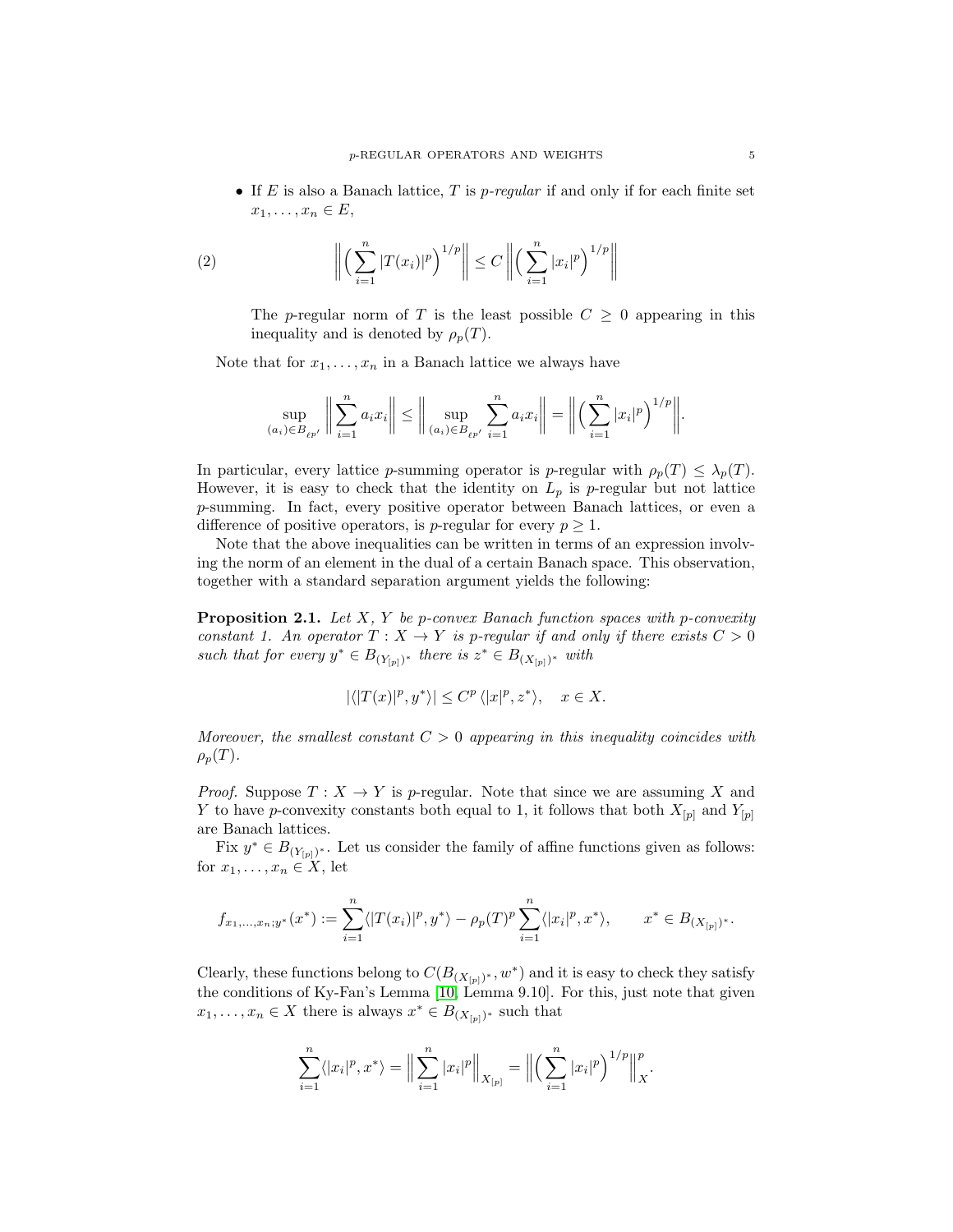Hence, for  $x_1, \ldots, x_n \in X$ , such an  $x^*$  yields

$$
f_{x_1,...,x_n;y^*}(x^*) = \sum_{i=1}^n \langle |T(x_i)|^p, y^* \rangle - \rho_p(T)^p \sum_{i=1}^n \langle |x_i|^p, x^* \rangle
$$
  

$$
= \sum_{i=1}^n \langle |T(x_i)|^p, y^* \rangle - \rho_p(T)^p \Big\| \Big(\sum_{i=1}^n |x_i|^p\Big)^{1/p} \Big\|^p
$$
  

$$
\leq \Big\| \Big(\sum_{i=1}^n |T(x_i)|^p\Big)^{1/p} \Big\|^p - \rho_p(T)^p \Big\| \Big(\sum_{i=1}^n |x_i|^p\Big)^{1/p} \Big\|^p \leq 0.
$$

Therefore, by Ky-Fan's Lemma there exists  $z^* \in B_{(X_{[p]})^*}$  such that for every  $x_1, \ldots, x_n \in X$ , we have

$$
f_{x_1,\ldots,x_n;y^*}(z^*) \le 0.
$$

In particular, for every  $x \in X$  we have

$$
|\langle |T(x)|^p, y^* \rangle| - \rho_p(T)^p \langle |x|^p, z^* \rangle = f_{x; y^*}(z^*) \le 0,
$$

as claimed.

The converse implication is straightforward.

Since lattice  $p$ -summing operators are  $p$ -regular, the inequality of Proposition [2.1](#page-5-0) also holds for this class. However, in a similar fashion one can show the following characterization:

<span id="page-6-0"></span>**Proposition 2.2.** Let E be a Banach space and Y a p-convex Banach function space (with p-convexity constant 1). An operator  $T : E \to Y$  is lattice p-summing if and only if there exists  $C > 0$  such that for every  $y^* \in B_{(Y_{[p]})^*}$  there is a regular probability measure  $\eta \in \mathcal{M}(B_{E^*})$  such that

$$
|\langle |T(x)|^p, y^* \rangle| \le C^p \int_{B_{E^*}} |\langle x, \cdot \rangle|^p d\eta, \quad x \in E.
$$

Moreover, the smallest constant  $C > 0$  appearing in this inequality coincides with  $\lambda_p(T)$ .

Proof. The proof follows the same lines as that of Proposition [2.1](#page-5-0) using, for a non-zero functional  $y' \in Y_{[p]}^*$  and  $(x_i)_{i=1}^n \subset E$ , the family of functions given by

$$
g_{x_1,...,x_n;y^*}(\eta) := \left(\sum_{i=1}^n \langle |T(x_i)|^p, y^* \rangle \right) - \int_{B_{E^*}} \sum_{i=1}^n |\langle x_i, \cdot \rangle|^p d\eta,
$$
  

$$
\mathcal{M}(B_{E^*}) = (C(B_{E^*}, w^*))^*.
$$

for  $\eta\in\mathcal{M}(B_{E^*})=(C(B_{E^*},w*))$ 

Remark 2.3. The separation arguments mentioned above can be also used when the w\*-compact sets are not necessarily the unit ball of a dual space. In order to see this, just note that the Hahn-Banach Theorem separation argument works when the functions under consideration belong to a certain  $C(K)$ -space for some compact Hausdorff space  $K$ . We use this version in the next section, where general families of weights are considered. This will allow us to deal with families of positively norming sets for Banach lattices, that have been studied and applied in a similar context in [\[26,](#page-19-19) S.5].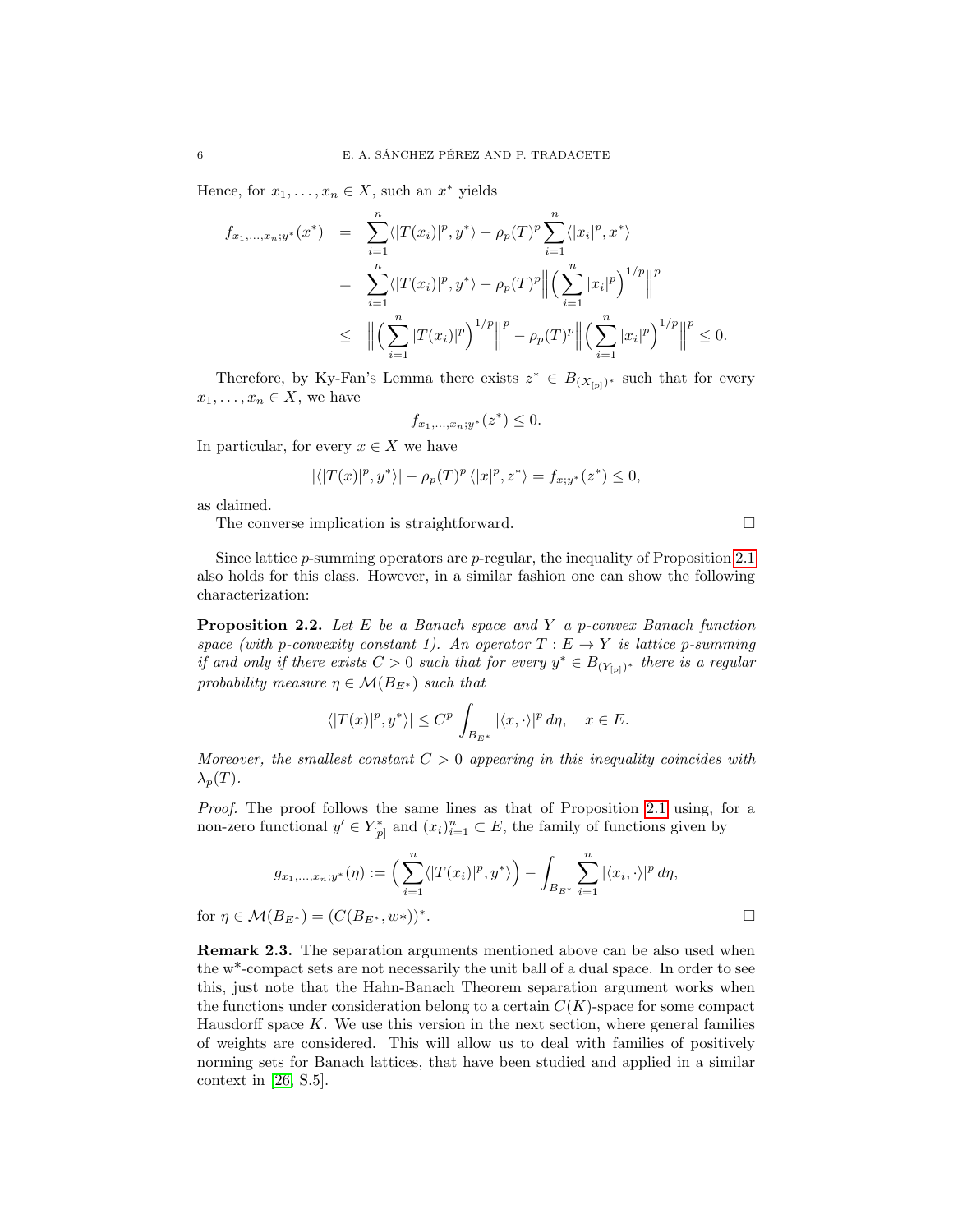<span id="page-7-0"></span>A direct application of the arguments given in the previous section gives the following characterization for p-regular operators between p-convex Banach function spaces. A version of this result can be found in Proposition 4.1 of [\[8\]](#page-19-20). It provides an example of the fundamental tool to be used in Section [5.2.](#page-13-0)

<span id="page-7-1"></span>**Proposition 3.1.** Consider an operator  $T : X(\mu_1) \to Y(\mu_2)$ , where  $X(\mu_1)$  and  $Y(\mu_2)$  are p-convex order continuous Banach function spaces over  $(\Omega_1, \mu_1)$  and  $(\Omega_2, \mu_2)$ , respectively. The following assertions are equivalent:

- (i)  $T$  is p-regular.
- (ii) There is  $C \geq 0$  such that for each  $0 \leq y^* \in B_{(Y(\mu_2)_{[p]})^*}$  there is  $0 \leq z^* \in$  $B_{(X(\mu_1)_{[p]})^*}$  such that for every  $x \in X(\mu_1)$ ,

$$
\Big(\int_{\Omega_2} |T(x)|^p y^* d\mu_2\Big)^{1/p} \le C \Big(\int_{\Omega_1} |x|^p z^* d\mu_1\Big)^{1/p}.
$$

(iii) For each  $0 \leq y^* \in B_{(Y(\mu_2)_{[p]})^*}$  there exists  $0 \leq z^* \in B_{(X(\mu_1)_{[p]})^*}$  and  $\tilde{T}$  such that the following diagram commutes

$$
X(\mu_1) \xrightarrow{T} Y(\mu_2).
$$
\n
$$
i \downarrow \qquad i \downarrow \qquad i \downarrow \qquad i \downarrow \qquad i \downarrow \qquad i \downarrow \qquad i \downarrow \qquad i \downarrow \qquad i \downarrow \qquad i \downarrow \qquad i \downarrow \qquad i \downarrow \qquad i \downarrow \qquad i \downarrow \qquad i \downarrow \qquad i \downarrow \qquad i \downarrow \qquad i \downarrow \qquad i \downarrow \qquad i \downarrow \qquad i \downarrow \qquad i \downarrow \qquad i \downarrow \qquad i \downarrow \qquad i \downarrow \qquad i \downarrow \qquad i \downarrow \qquad i \downarrow \qquad i \downarrow \qquad i \downarrow \qquad i \downarrow \qquad i \downarrow \qquad i \downarrow \qquad i \downarrow \qquad i \downarrow \qquad i \downarrow \qquad i \downarrow \qquad i \downarrow \qquad i \downarrow \qquad i \downarrow \qquad i \downarrow \qquad i \downarrow \qquad i \downarrow \qquad i \downarrow \qquad i \downarrow \qquad i \downarrow \qquad i \downarrow \qquad i \downarrow \qquad i \downarrow \qquad i \downarrow \qquad i \downarrow \qquad i \downarrow \qquad i \downarrow \qquad i \downarrow \qquad i \downarrow \qquad i \downarrow \qquad i \downarrow \qquad i \downarrow \qquad i \downarrow \qquad i \downarrow \qquad i \downarrow \qquad i \downarrow \qquad i \downarrow \qquad i \downarrow \qquad i \downarrow \qquad i \downarrow \qquad i \downarrow \qquad i \downarrow \qquad i \downarrow \qquad i \downarrow \qquad i \downarrow \qquad i \downarrow \qquad i \downarrow \qquad i \downarrow \qquad i \downarrow \qquad i \downarrow \qquad i \downarrow \qquad i \downarrow \qquad i \downarrow \qquad i \downarrow \qquad i \downarrow \qquad i \downarrow \qquad i \downarrow \qquad i \downarrow \qquad i \downarrow \qquad i \downarrow \qquad i \downarrow \qquad i \downarrow \qquad i \downarrow \qquad i \downarrow \qquad i \downarrow \qquad i \downarrow \qquad i \downarrow \qquad i \downarrow \qquad i \downarrow \qquad i \downarrow \qquad i \downarrow \qquad i \downarrow \qquad i \downarrow \qquad i \downarrow \qquad i \downarrow \qquad i \downarrow \qquad i \downarrow \qquad i \downarrow \qquad i \downarrow \
$$

Proof. Note this can be seen as a particular case of the classical Maurey-Rosenthal Theorem; the reader can find a detailed proof in many places, for example in Theorem 3.1 of [\[9\]](#page-19-21). The equivalence (i)  $\Leftrightarrow$  (ii) follows from Proposition [2.1,](#page-5-0) replacing the functional  $y^* \in B_{(Y(\mu_2)_{[p]})^*}$  by its modulus if necessary, and noting that the duality pairing in  $(X(\mu_1)_{[p]})^*$  (respectively, in  $(Y(\mu_2)_{[p]})^*$ ) corresponds to

$$
\langle |x|^p, x^* \rangle = \int_{\Omega_1} |x|^p x^* d\mu_1, \qquad x \in X(\mu_1), x^* \in (X(\mu_1)_{[p]})^*,
$$

(respectively,  $\langle |y|^p, y^* \rangle = \int_{\Omega_2} |y|^p y^* d\mu_2$  for  $y \in Y(\mu_2), y^* \in (Y(\mu_2)_{[p]})^*$ ).

For the equivalence with (iii), just note that the formal inclusion  $i: X(\mu_1) \to$  $L^p(z^*d\mu_1)$  is bounded. Indeed, for  $f \in X(\mu_1)$  we have

$$
||f||_{L^p(z^*d\mu_1)} = \left(\int_{\Omega_1} |f|^p z^* d\mu_1\right)^{1/p} \leq \left(||f|^p ||_{X(\mu_1)_{[p]}} ||z^* ||_{(X(\mu_1)_{[p]})^*}\right)^{1/p} \leq ||f||_{X(\mu_1)}.
$$

Similarly,  $i: Y(\mu_2) \to L^p(y^*d\mu_2)$  is also bounded. Now, the operator  $\tilde{T}$  is the unique continuous extension of T with respect to the corresponding  $L^p$ -norms.  $\Box$ 

Note that, as in Proposition [2.1,](#page-5-0) the smallest possible constant  $C \geq 0$  appearing in (ii) coincides with  $\rho_p(T)$ .

For endomorphisms on a  $p$ -convex Banach lattice, the previous result can be pushed forward to get a single weight as follows:

<span id="page-7-2"></span>**Theorem 3.2.** Let  $1 \leq p < \infty$ . Suppose X is a p-convex Banach function space over some finite measure space  $(\Omega, \Sigma, \mu)$ . If  $T : X \to X$  is p-regular, then there exists a strictly positive functional  $g \in B_{(X_{[p]})^*}$  such that  $\tilde{T} : L^p(g d\mu) \to L^p(g d\mu)$ is bounded with  $\|\tilde{T}\| \leq 2\rho_p(T)$ .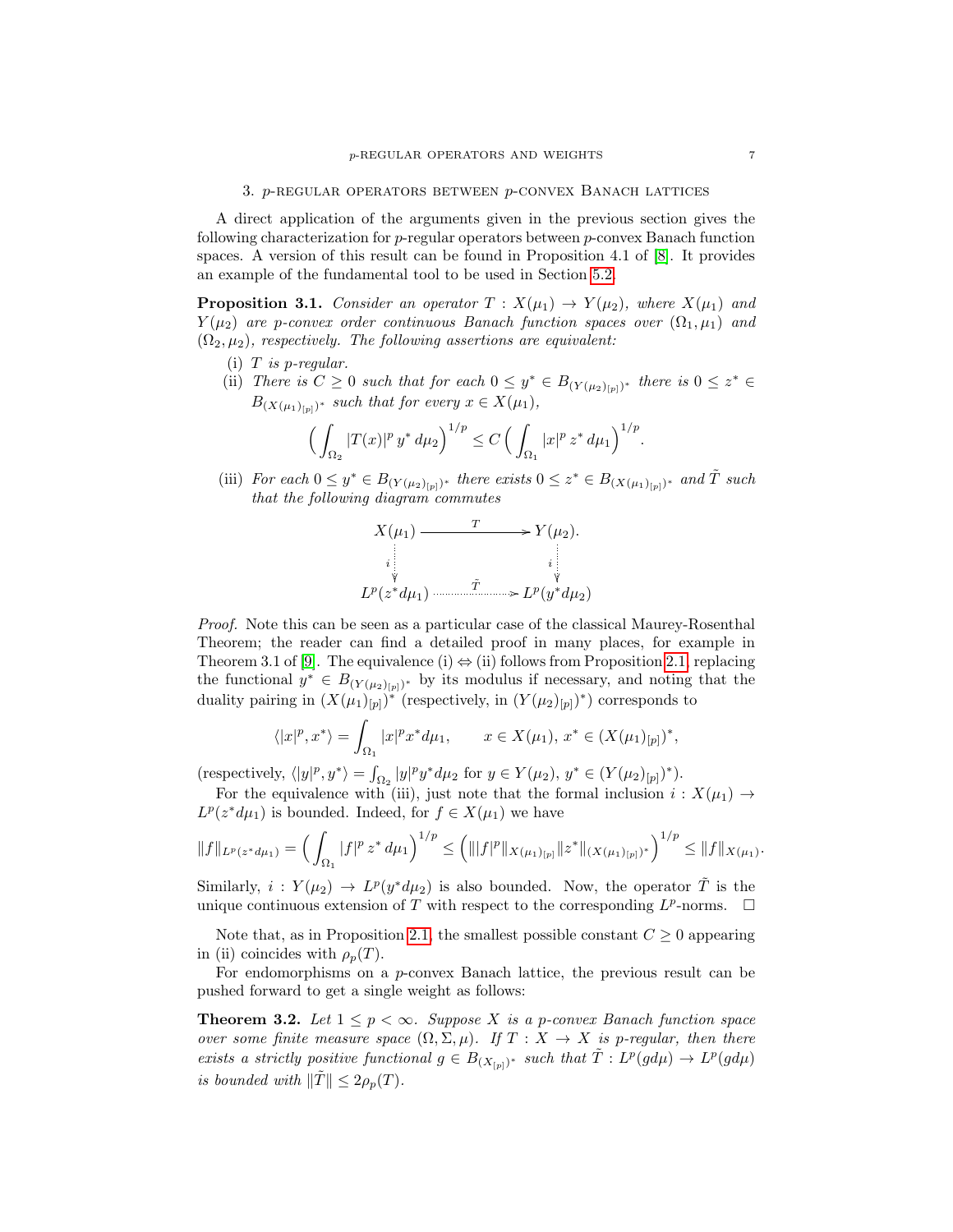*Proof.* Let  $g_0 = \chi_{\Omega}$ . Normalizing by a constant, if necessary, we can assume  $g_0 \in$  $B_{(X_{[p]})^*}$ . Since  $T: X \to X$  is p-regular and X is p-convex, by Proposition [3.1,](#page-7-1) there exists  $g_1 \in B_{(X_{[p]})^*_{+}}$  such that for every  $f \in X$ 

$$
\int_{\Omega} |Tf|^p g_0 d\mu \leq \rho_p(T)^p \int_{\Omega} |f|^p g_1 d\mu.
$$

Inductively, using Proposition [3.1,](#page-7-1) we can construct a sequence  $(g_i)_{i\in\mathbb{N}}\subset B_{(X_{[p]})^*_{+}}$ such that for  $f \in X$  and  $i \in \mathbb{N}$  we have

$$
\int_{\Omega} |Tf|^p g_i d\mu \leq \rho_p(T)^p \int_{\Omega} |f|^p g_{i+1} d\mu.
$$

Now, let  $g = \sum_{i \in \mathbb{N}} 2^{-i} g_i$ . This series is convergent in the norm of  $X^*_{[p]}$  and we clearly have  $g \in B_{(X_{[p]})^*_{+}}$ . Therefore, for  $f \in X$  we have

$$
\int_{\Omega} |Tf|^p g d\mu = \sum_{i \in \mathbb{N}} 2^{-i} \int_{\Omega} |Tf|^p g_i d\mu \le \rho_p(T)^p \sum_{i \in \mathbb{N}} 2^{-i} \int_{\Omega} |f|^p g_{i+1} d\mu \le 2\rho_p(T)^p \int_{\Omega} |f|^p g d\mu.
$$

Taking into account that simple functions belong to X and these are dense in  $L^p(gd\mu)$ , the conclusion follows.

As an application of this we can provide alternative proofs of some classical results given in [\[15\]](#page-19-14) and [\[31\]](#page-20-4):

**Corollary 3.3.** Let  $1 \leq p < \infty$  and  $T : L^p(\mu) \to L^p(\mu)$  be any bounded operator. There is a strictly positive function  $g \in L^1(\mu)$  such that  $\tilde{T}: L^2(gd\mu) \to L^2(gd\mu)$  is bounded.

*Proof.* Suppose first  $p \ge 2$ . In this case,  $L^p(\mu)$  is 2-convex and  $T: L^p(\mu) \to L^p(\mu)$ is 2-regular (by [\[17,](#page-19-16) Theorem 1.f.14]). Hence, the conclusion follows from Theorem [3.2.](#page-7-2) Finally, if  $p < 2$ , then we apply the previous argument to  $T^* : L^{p'}(\mu) \to L^{p'}(\mu)$ (with  $\frac{1}{p} + \frac{1}{p'}$  $\frac{1}{p'} = 1$ .

**Corollary 3.4.** Suppose  $X$  is a Banach function space over some finite measure space  $(\Omega, \Sigma, \mu)$ . If  $T : X \to X$  is regular (that is, a difference of positive operators), then there exists a strictly positive function  $g \in L^1(\mu)$  such that for every  $1 \leq p \leq$  $\infty, \tilde{T}: L^p(gd\mu) \to L^p(gd\mu)$  is bounded.

*Proof.* We apply Theorem [3.2](#page-7-2) for  $p = 1$ . Note that X is 1-convex and if T is regular, then it is in particular 1-regular. Hence, there is a strictly positive functional  $g \in X^* \subset L^1(\mu)$  such that

$$
\tilde{T}: L^1(g d\mu) \to L^1(g d\mu)
$$

is bounded. The same argument applied to  $T^*$  yields that for some  $g' \in X$ , the operator

$$
\tilde{T}^*: L^1(g'd\mu) \to L^1(g'd\mu)
$$

is also bounded, or equivalently,

$$
\tilde{T}: L^{\infty}(gd\mu) \to L^{\infty}(gd\mu)
$$

is bounded. By a standard interpolation argument, it follows that

$$
\tilde{T}: L^p(gd\mu) \to L^p(gd\mu)
$$

is bounded for every  $1 \leq p \leq \infty$ , as claimed.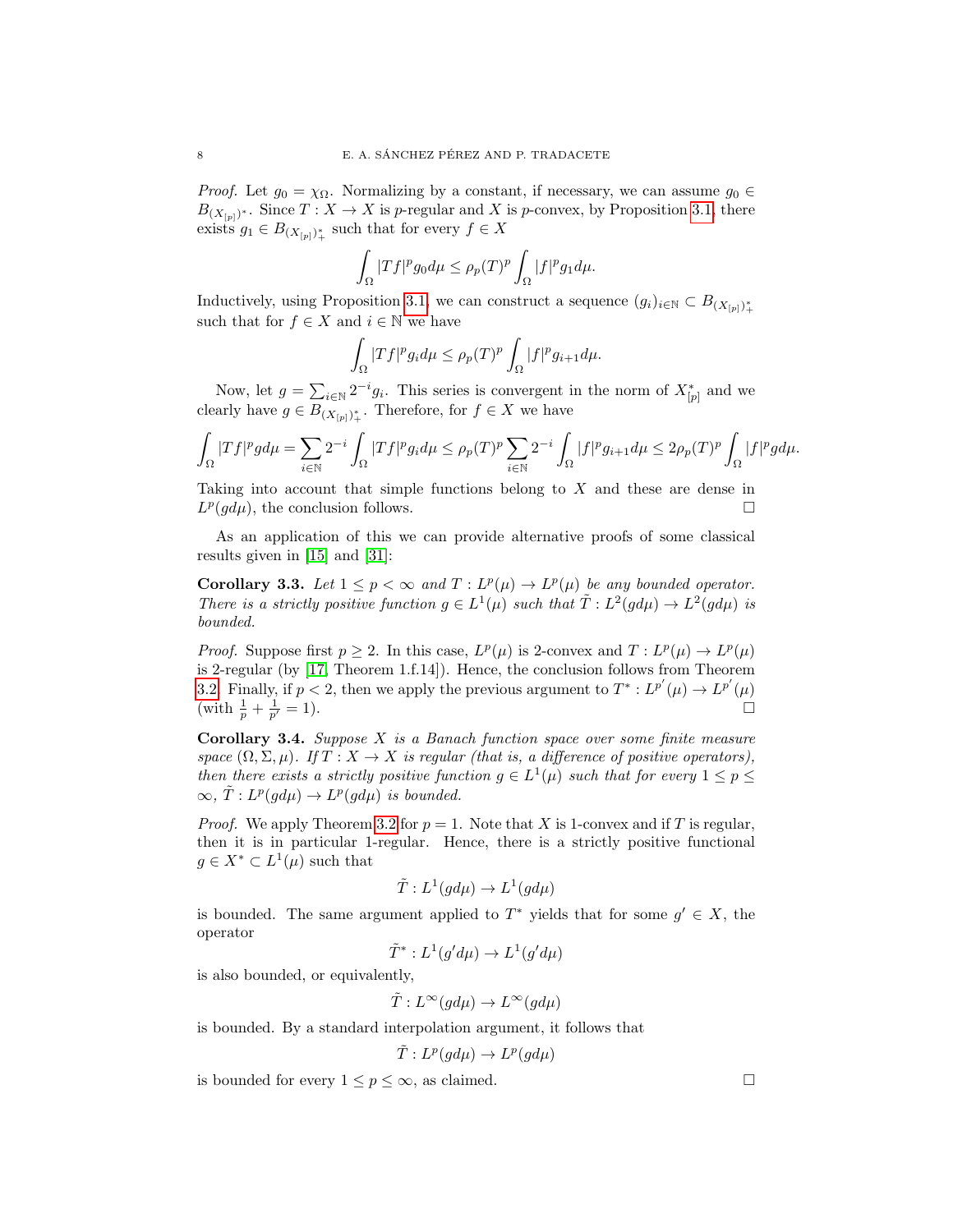#### 4. Lattice p-summing operators

<span id="page-9-0"></span>The class of lattice  $p$ -summing operators, i.e. those satisfying inequality  $(1)$ , was introduced and analyzed in [\[20\]](#page-19-7).

Proposition [2.2,](#page-6-0) in the case that  $Y$  is a  $p$ -convex Banach function lattice, yields that  $T: E \to Y$  is lattice p-summing if and only if for every  $y' \in (Y_{[p]})^*$  there is a regular probability measure  $\eta \in \mathcal{M}(B_{E^*})$  such that

$$
|\langle |T(x)|^p, y' \rangle| \le C^p \int_{B_{E^*}} |\langle x, x' \rangle|^p d\eta(x'), \quad x \in E.
$$

As a direct consequence we have the following factorization theorem (in the case that Y is a p-convex space). Some related results, without assuming p-convexity on E, can be found in [\[5,](#page-19-6) [20\]](#page-19-7). Moreover, for the case of Y being  $p$ -concave, a more general class of operators has been characterized in [\[22,](#page-19-22) Theorem 2.5] along similar lines.

<span id="page-9-1"></span>**Proposition 4.1.** Consider an operator  $T : E \to Y(\mu)$ , where E is a Banach space and  $Y(\mu)$  is a p-convex order continuous Banach function space over  $\mu$ . The following assertions are equivalent.

- (i)  $T$  is lattice p-summing.
- (ii) There is  $C > 0$  such that for each  $0 \leq y^* \in B_{Y^*} = B_{Y'}$  there is a Borel probability measure on  $B_{E^*}$  such that for every  $x_1, ..., x_n \in E$ ,

$$
\Big(\int_{\Omega}|T(x)|^p\,y^*\,d\mu\Big)^{1/p}\leq C\,\Big(\int_{B_{E^*}}|\langle x,x^*\rangle|^p\,d\eta(x^*)\Big)^{1/p}.
$$

(iii) For each  $0 \leq y^* \in B_{(Y_{[p]})'}$  there is a Borel probability measure on  $B_{E^*}$  such that the operator  $i \circ \tilde{T}: E \to L^p(y^*d\mu)$  factors through a subspace S of  $L^p(\eta)$  as

$$
E \xrightarrow{\qquad T} Y(\mu) \xrightarrow{\qquad i} L^{p}(y^{*} d\mu),
$$
  
\n
$$
\overbrace{\qquad \qquad }^{i} C(B_{E^{*}}) \xrightarrow{\qquad i} S
$$

and the p-summing norm is uniformly bounded for all  $0 \leq y^* \in B_{(Y_{[p]})'}$ .

*Proof.* Let us explain first a technical relation between the Köthe dual  $(Y(\mu)_{[p]})'$  of the p-th power of a p-convex Banach function space  $Y(\mu)$  and the space of pointwise multiplication operators  $M(Y(\mu), L^p(\mu))$  that will be used in the proof below and also in some other proofs of the present paper. If  $Y(\mu)$  is such a function space, we have that

$$
(Y(\mu)_{[p]})' = M(Y(\mu), L^p(\mu))_{[p]}
$$

isometrically. Direct computations give the proof; the reader can find more information about this in [\[21,](#page-19-17) Chapter 2].

The equivalence (i)  $\Leftrightarrow$  (ii) is given in Proposition [2.2.](#page-6-0) For (ii)  $\Rightarrow$  (iii), just take into account that for each  $y^* \in B_{(Y_{[p]})'}$ , we have that the property in (ii) means that  $i \circ T$  is well-defined and p-summing with norm that is uniform for every element in  $B_{(Y_{[p]})'}$ . Consequently, by Pietsch's factorization Theorem (cf. [\[10,](#page-19-15) 2.13]), we get the factorization in (iii). Finally, if (iii) holds we directly get (ii) for a constant  $C > 0$  as a consequence of the factorizations and the uniform bound for the  $p$ summing norms.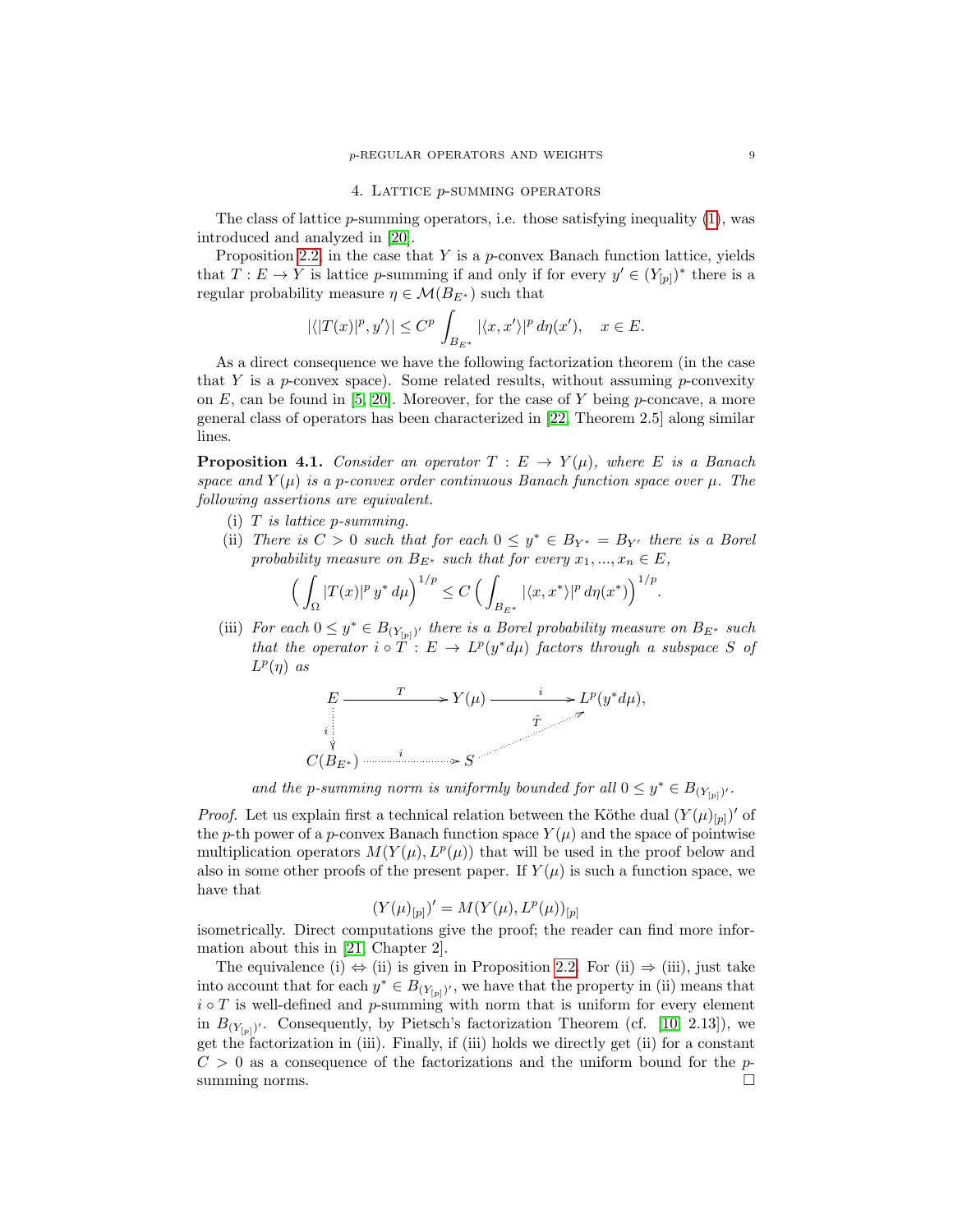Let us remark that, given a Banach space  $E$  and a probability regular Borel measure  $\eta$  on a compact Hausdorff space K, the formal inclusion  $i: C(K) \to L^p(\eta)$ is not only the canonical  $p$ -summing operator, but also the prototype of lattice p-summing map. This is because in an  $L^p$ -space, we have

$$
\Big\| \Big( \sum_{i=1}^n |x_i|^p \Big)^{1/p} \Big\|_{L^p(\eta)} = \Big( \sum_{i=1}^n \big\| x_i \big\|_{L^p(\eta)}^p \Big)^{1/p} \le \sup_{x^* \in B_{\mathcal{M}(K)}} \Big( \sum_{i=1}^n \big| \langle x_i, x^* \rangle \big|^p \Big)^{1/p}.
$$

The following is a direct consequence of the definitions. Let  $1 \leq p$  and let  $1/p + 1/p' = 1$ . Recall that an operator  $T : E \to F$  between Banach spaces is p-dominated if there is a constant K such that every finite sets  $x_1, \ldots, x_n \in E$ ,  $y_1^*, \ldots, y_n^* \in F^*,$ 

$$
\sum_{i=1}^n \left| \langle T(x_i), y_i^* \rangle \right| \leq K \sup_{x^* \in B_{E^*}} \left( \sum_{i=1}^n \left| \langle x_i, x^* \rangle \right|^p \right)^{1/p} \sup_{y \in B_F} \left( \sum_{i=1}^n \left| \langle y, y_i^* \rangle \right|^{p'} \right)^{1/p'}.
$$

By Kwapień's Factorization Theorem (cf.  $[6, 19.3]$  $[6, 19.3]$ ), an operator T is p-dominated if it can be factored as  $T = R \circ S$  where S is p-summing and  $R^*$  is p'-summing (with  $\frac{1}{p} + \frac{1}{p'} = 1$ ).

<span id="page-10-0"></span>**Remark 4.2.** Let  $X$ ,  $Y$  be Banach lattice and let  $E$ ,  $F$  be Banach spaces. Let  $S_0: E \to X$  be lattice p-summing,  $T_0: X \to Y$  p-regular, and  $R_0: Y \to F$  is such that  $R_0^*: F^* \to Y^*$  is lattice p'-summing.

Then  $T : E \to F$  defined as  $T = R_0 \circ T_0 \circ S_0$  is p-dominated.

Proof. Using [\[17,](#page-19-16) Proposition 1.d.2.(iii)], it follows that

$$
\sum_{i=1}^{n} \langle T(x_i), y_i^* \rangle = \sum_{i=1}^{n} \langle T_0 \circ S_0(x_i), R_0^*(y_i^*) \rangle
$$
\n
$$
\leq \left\langle \left( \sum_{i=1}^{n} |T_0 \circ S_0(x_i)|^p \right)^{1/p}, \left( \sum_{i=1}^{n} |R_0^*(y_i^*)|^{p'} \right)^{1/p'} \right\rangle
$$
\n
$$
\leq \rho_p(T_0) \left\| \left( \sum_{i=1}^{n} |S_0(x_i)|^p \right)^{1/p} \right\| \left\| \left( \sum_{i=1}^{n} |R_0^*(y_i^*)|^{p'} \right)^{1/p'} \right\|
$$
\n
$$
\leq C \sup_{x^* \in B_{E^*}} \left( \sum_{i=1}^{n} |\langle x_i, x^* \rangle|^p \right)^{\frac{1}{p}} \sup_{y \in B_F} \left( \sum_{i=1}^{n} |\langle y, y_i^* \rangle|^{p'} \right)^{\frac{1}{p'}},
$$

with  $C = \rho_p(T_0) \lambda_p(S_0) \lambda_{p'}(R_0^*)$ . The conclusion follows.

However, Remark [4.2](#page-10-0) can be improved in order to give a characterization of a certain class of p-dominated operators. Next result gives an equivalent statement to Kwapień's Factorization Theorem for  $p$ -dominated operators (see [\[6,](#page-19-23) 19.3]), in a Banach lattice context, for a special class of  $p$ -factorable operators (see [\[6,](#page-19-23) 18.6]). The main difference with Kwapien's result is that the factorization here is given through  $L^p$ -spaces, and not only through a subspace of an  $L^p$ -space.

**Corollary 4.3.** Let  $T : E \to F$  be an operator between Banach spaces E and F, and  $1 < p < \infty$ . The following assertions are equivalent.

(i) There exist a p-convex order continuous Banach function space  $X(\mu)$  and a p-concave Banach function space  $Y(\nu)$  with order continuous dual such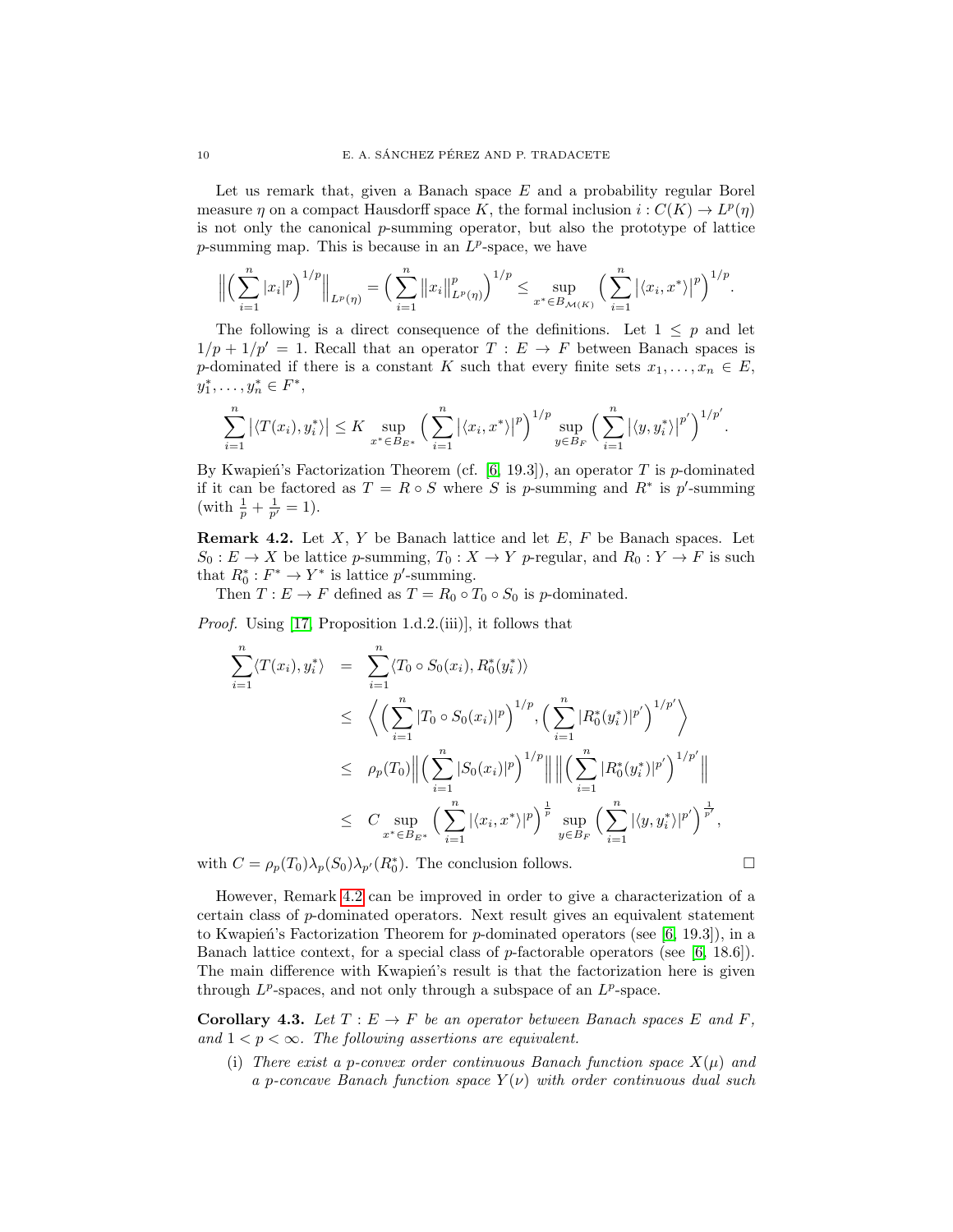that T factors as  $T = R_0 \circ T_0 \circ S_0$ ,



where  $S_0$  is lattice p-summing,  $T_0$  is p-regular and  $R_0^*$  is lattice p'-summing. (ii) There is a factorization for  $T$  as



where  $S_1$  is p-summing and  $R_1^*$  is p'-summing.

Thus, if the equivalent statements  $(i)$  and  $(ii)$  hold, then  $T$  is both p-dominated and p-factorable.

*Proof.* (i)  $\Rightarrow$  (ii) A standard application of the Maurey-Rosenthal Theorem provides a factorization of  $T_0$  as  $M_{h^{1/p}} \circ \hat{T}_0 \circ M_{g^{1/p}}$ , where  $M_{h^{1/p}}$  is a multiplication operator  $M_{h^{1/p}}: X(\mu) \to L^p(\mu)$  and  $M_{g^{1/p}}: Y'(\nu) \to L^p(\nu)$ , that is  $h \in (X(\mu)_{[p]})'$  and  $g \in (Y'(\nu)_{[p]})'$  (see [\[9,](#page-19-21) Theorem 3.1]). Proposition [4.1](#page-9-1) gives that the compositions  $S_1 = M_{h^{1/p}} \circ S_0$  and  $R_1^* = M_{g^{1/p}} \circ R_0^*$  are p-summing and p'-summing, respectively, and so we get (ii).

The converse is straightforward, since every operator among  $L^p$ -spaces is pregular, and every operator into an  $L^p$ -space is p-summing if and only if it is lattice  $p$ -summing.  $\Box$ 

## <span id="page-11-0"></span>5. Conjugate weights for operators on families of weighted  $L^p$ -SPACES

Fix a finite measure  $\mu$ . Suppose that we have an operator T that is well defined from an ideal of  $L^0(\mu)$  to  $L^p(v d\mu)$ , for v belonging to a given family of weights  $V \subset L^1(\mu)_+$ . As we said in the Introduction, we are interested in solving the following question: Is there another family of weights W satisfying that for every  $v \in V$  there is  $w \in W$  such that  $T : L^p(w d\mu) \to L^p(v d\mu)$  is well-defined and continuous with a uniform bound for  $v \in V$ ?

According to the classes of operators we considered in the previous sections, we provide two solutions. The first one gives an average estimate for such a domination, that provides a factorization through a subspace of an  $L^p$  space. The second one gives an exact solution to the problem, together with a description of the corresponding conjugate class of weights.

In order to do this, we need some tools based on vector measures. The following definition can be found in [\[26,](#page-19-19) S.5].

**Definition 5.1.** Let  $(\Omega, \Sigma, \mu)$  be a finite measure space. Given a norm bounded subset  $V \subset L^1(\mu)$ , we define the (finitely additive) vector measure  $m_V : \Sigma \to$  $\ell^{\infty}(V)$ ,

<span id="page-11-1"></span>(3) 
$$
m_V(A) := \left(\int_A v \, d\mu\right)_{v \in V} \in \ell^{\infty}(V), \quad A \in \Sigma.
$$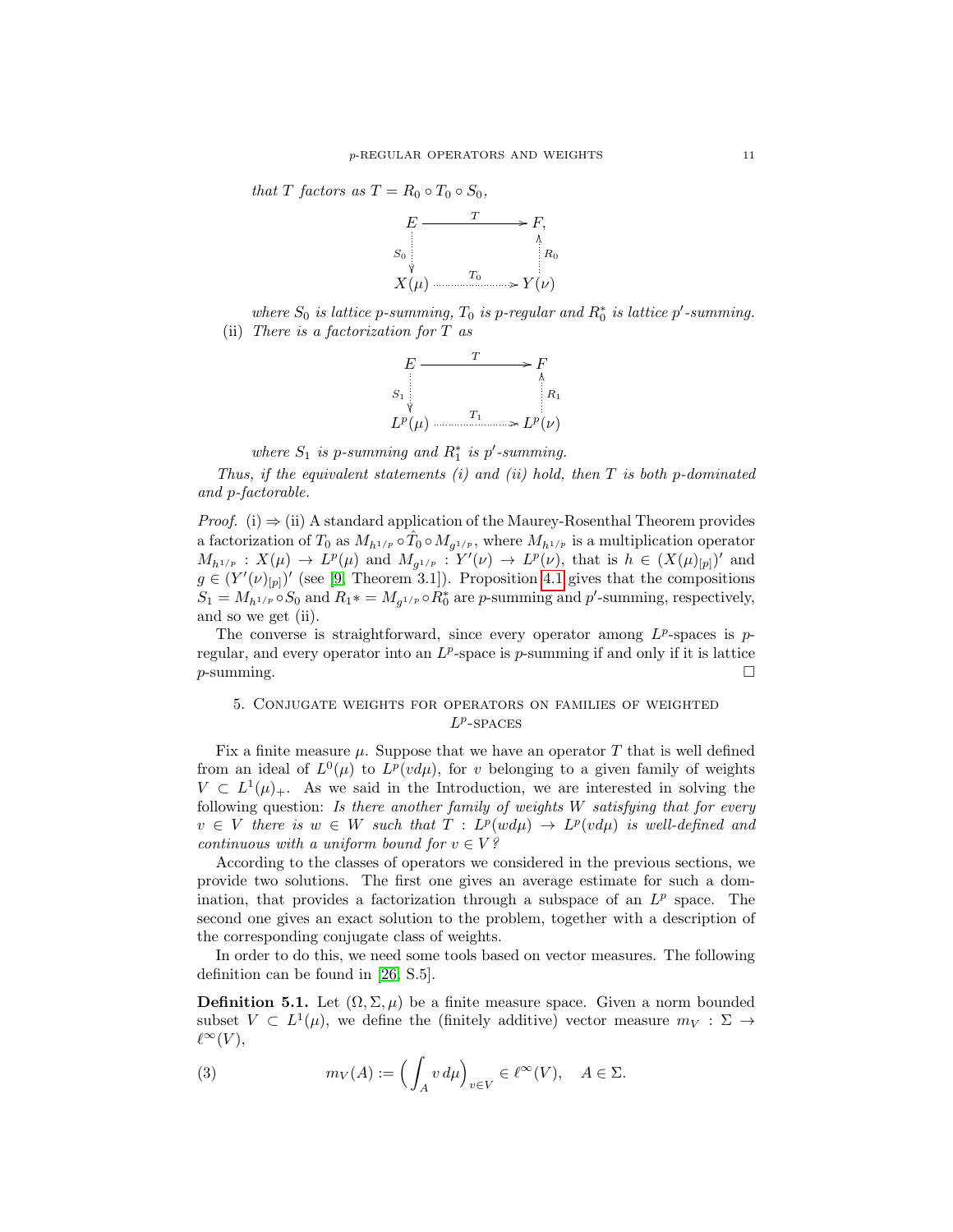It was shown in [\[26,](#page-19-19) Lemma 5.1] that if V is a relatively weakly compact set of  $L^1(\mu)_+$  —equivalently, uniformly integrable—, then  $m_V$  defined above is a countably additive vector measure.

Consider the space  $L^p(m_V)$  of p-integrable functions with respect to  $m_V$ . By the definition of the vector measure  $m_V$ , we clearly have that

$$
||f||_{L^p(m_V)} = \sup_{v \in V} ||f||_{L^p(v d\mu)}, \quad f \in L^p(m_V).
$$

Therefore, the formal inclusions

$$
L^p(m_V) \hookrightarrow L^p(v d\mu),
$$

are bounded for every  $v \in V$  with norm not greater than 1.

For each weight  $v \in V$ , let  $e_v^* \in \ell_1(V)$  denote the corresponding element of the unit vector basis, and let  $\varphi_v = e_v^* \circ I_{m_V} \in L^1(m_V)^*$ . That is,

$$
\varphi_v(f) = \int_{\Omega} fv d\mu, \quad \text{for } f \in L^1(m_V).
$$

It follows that

$$
\varphi_v(f) = \int_{\Omega} fv d\mu = \left\langle \int_{\Omega} fdm_V, e_v^* \right\rangle \le ||f||_{L^1(m_V)} ||e_v^*||_{\ell^1(V)} = ||f||_{L^1(m_V)}.
$$

The keystone of our approach in this section is to consider the space  $L^p(m_V)$  as the natural order continuous  $p$ -convex Banach function space which works globally as the range for an operator  $T$  that is well-defined when taking values in each  $L^p(vd\mu)$  space, for  $v \in V$ .

5.1. Average domination for a given class of weights. Throughout the rest of the paper let  $1 \leq p < \infty$  be fixed. Suppose that  $T : X(\mu_1) \to Y(\mu_2)$  is a lattice p-summing operator, where  $X(\mu_1)$ ,  $Y(\mu_2)$  are order continuous Banach function lattices over  $(\Omega_1, \mu_1)$  and  $(\Omega_2, \mu_2)$  respectively. Assume moreover that  $Y(\mu_2)$  is pconvex. Using duality for the spaces  $X(\mu_1)$  and  $Y(\mu_2)$ , Proposition [2.2](#page-6-0) yields that for every  $y' \in B_{(Y(\mu_2)_{[p]})^*}$  there is a regular probability measure  $\eta \in \mathcal{M}(B_{X(\mu_1)^*})$ such that

$$
\left(\int_{\Omega_2} |T(x)|^p y' d\mu_2\right)^{1/p} \leq \lambda_p(T) \left(\int_{B_{X(\mu_1)^*}} \Big|\int_{\Omega_1} x x' d\mu_1\Big|^p d\eta(x')\right)^{1/p}, \quad x \in X(\mu_1).
$$

This can be rewritten in the following terms: for every  $0 \leq y' \in B_{(Y(\mu_2)_{[p]})^*}$  there is a regular Borel probability measure  $\eta$  such that the following diagram commutes:

$$
X(\mu_1) \xrightarrow{T} Y(\mu_2)
$$
\n
$$
I \downarrow \qquad \qquad i \downarrow \qquad \qquad i
$$
\n
$$
S \xrightarrow{T_0} L^p(y'd\mu_2)
$$

where S is the subspace of  $L^p(B_{X(\mu_1)^*}, \eta)$  consisting of all functions of the form  $f_x(x') := \int_{\Omega_1} x x' dx$ , for  $x \in X(\mu_1)$ . We summarize this in the following

Corollary 5.2. Let  $X(\mu_1)$ ,  $Y(\mu_2)$  be order continuous Banach function lattices such that  $Y(\mu_2)$  is p-convex, and a bounded operator  $T : X(\mu_1) \to Y(\mu_2)$ . For any norm bounded set of weights  $V \subset (Y(\mu_2)_{[p]})'$ , the following statements are equivalent.

(i) The operator  $T$  is lattice p-summing.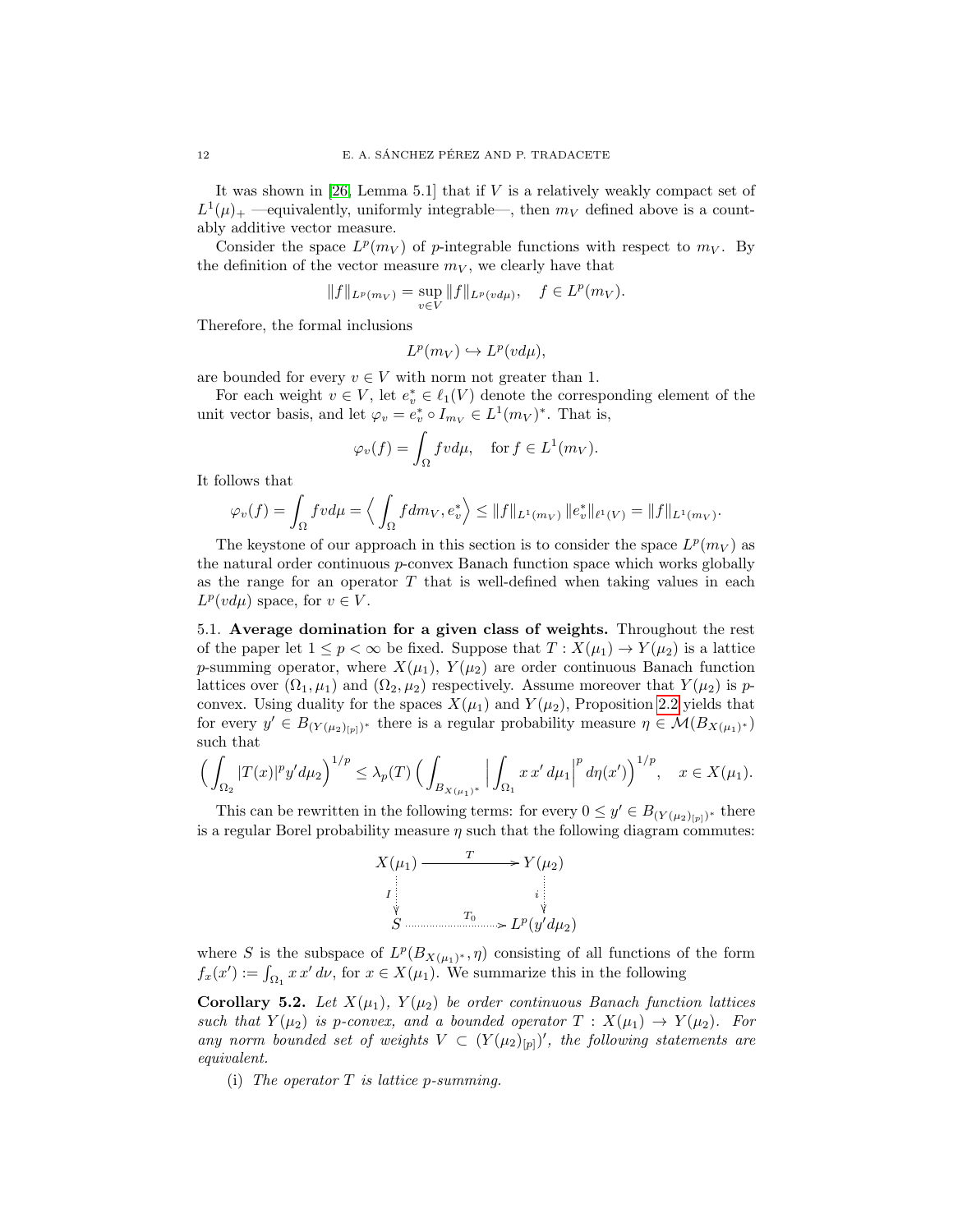(ii) For each  $v \in V$ , the operators  $T : X(\mu_1) \to L^p(v d\mu_2)$  factor through the subspace S defined above, considered as a subspace of  $L^p(B_{X(\mu_1)'} , \eta)$  for a certain regular probability measure η.

Let us face the original problem now. For a finite measure  $\mu_2$  and a set of weights V that is a relatively weakly compact set in  $L^1(\mu_2)_+$ , consider the vector measure  $m_V$  given by [\(3\)](#page-11-1) and the corresponding space  $L^p(m_V)$ .

**Corollary 5.3.** Let  $X(\mu_1)$  be a Banach function space. Let  $V \subset L^1(\mu_2)_+$  be relatively weakly compact. Let T be a linear operator mapping  $X(\mu_1)$  to  $\bigcap_{v\in V} L^p(v d\mu_2)$ , such that  $T: X(\mu_1) \to L^p(v d\mu_2)$  is bounded for every  $v \in V$ . The following statements are equivalent.

- (i) The operator  $T: X(\mu_1) \to L^p(m_V)$  is lattice p-summing.
- (ii) There is a constant  $C > 0$  such that for every  $v \in V$  there is a regular probability measure  $\eta \in \mathcal{M}(B_{X(\mu_1)^*})$  satisfying

$$
\Big(\int_{\Omega_2} |T(x)|^p v d\mu_2\Big)^{1/p} \le C \Big(\int_{B_{X(\mu_1)^*}} \Big|\int_{\Omega_1} x x' d\mu_1\Big|^p d\eta(x')\Big)^{1/p}, \quad x \in X(\mu_1).
$$

(iii) For each  $v \in V$ , the operator  $T : X(\mu_1) \to L^p(v d\mu_2)$  factors through the subspace  $S = \{ \langle x, \cdot \rangle : x \in X(\mu) \} \subset L^p(\eta)$  for a certain regular probability measure  $\eta$  over  $B_{X(\mu_1)^*}.$ 

<span id="page-13-0"></span>5.2. Existence of a conjugate set for a given family of weights. In this section we improve the domination given in the previous one under the assumption of p-convexity of the domain space.

Let  $V \subset L^1(\mu)_+$  be a relatively weakly compact set of weights. We are interested in showing the existence of  $W$ , a conjugate family of weights for  $V$ , with respect to a given operator  $T: S(\nu) \to \bigcap_{v \in V} L^p(v d\mu)$ , were  $S(\nu)$  is the space of  $\nu$ -a.e. equal simple functions. Essentially, we have two different situations that should be taken into account:

- (A) The operator T is defined in a Banach function space  $X(\nu)$  and we require that  $X(\nu) \subseteq L^p(w d \nu)$  uniformly for  $w \in W$ . In this case, we show that under the adequate requirements, we can find such a set  $W \subset (X(\nu)_{[q]})'$ .
- (B) When there is no a priori assumption on  $\bigcap_{w\in W} L^p(wd\nu)$  being included into some Banach function space, it is shown that in fact one can always find an explicit Banach function space  $Y(\nu)$  such that  $W \subset B_{Y(\nu)}$ .

Let us start with the formal definition of a conjugate family of weights  $W$  of a given class of weights V with respect to a given operator  $T: X(\nu) \to \bigcap_{v \in V} L^p(v d\mu)$ .

**Definition 5.4.** Given measure spaces  $(\Omega_1, \mu_1)$ ,  $(\Omega_2, \mu_2)$ , a set  $V \subset L^1(\mu_2)_+$  and an operator  $T: X(\mu_1) \to \bigcap_{v \in V} L^p(v d\mu_2)$  such that

$$
\sup_{v\in V} ||T||_{X(\mu_1)\to L^p(v d\mu_2)} < \infty,
$$

we say that  $W \subset L^1(\mu_1)_+$  is a *conjugate family of weights* for V (with respect to T) if for every  $v \in V$  there is  $w \in W$  such that

- (1) the formal identity  $i_w : X(\mu_1) \hookrightarrow L^p(w d\mu_1)$  is continuous,
- (2)  $T: L^p(w d\mu_1) \to L^p(v d\mu_2)$  is continuous,

with

$$
\sup_{w \in W} ||i_w|| < \infty, \quad \text{and} \quad \sup_{v \in V} ||T||_{L^p(w d\mu_1) \to L^p(v d\mu_2)} < \infty,
$$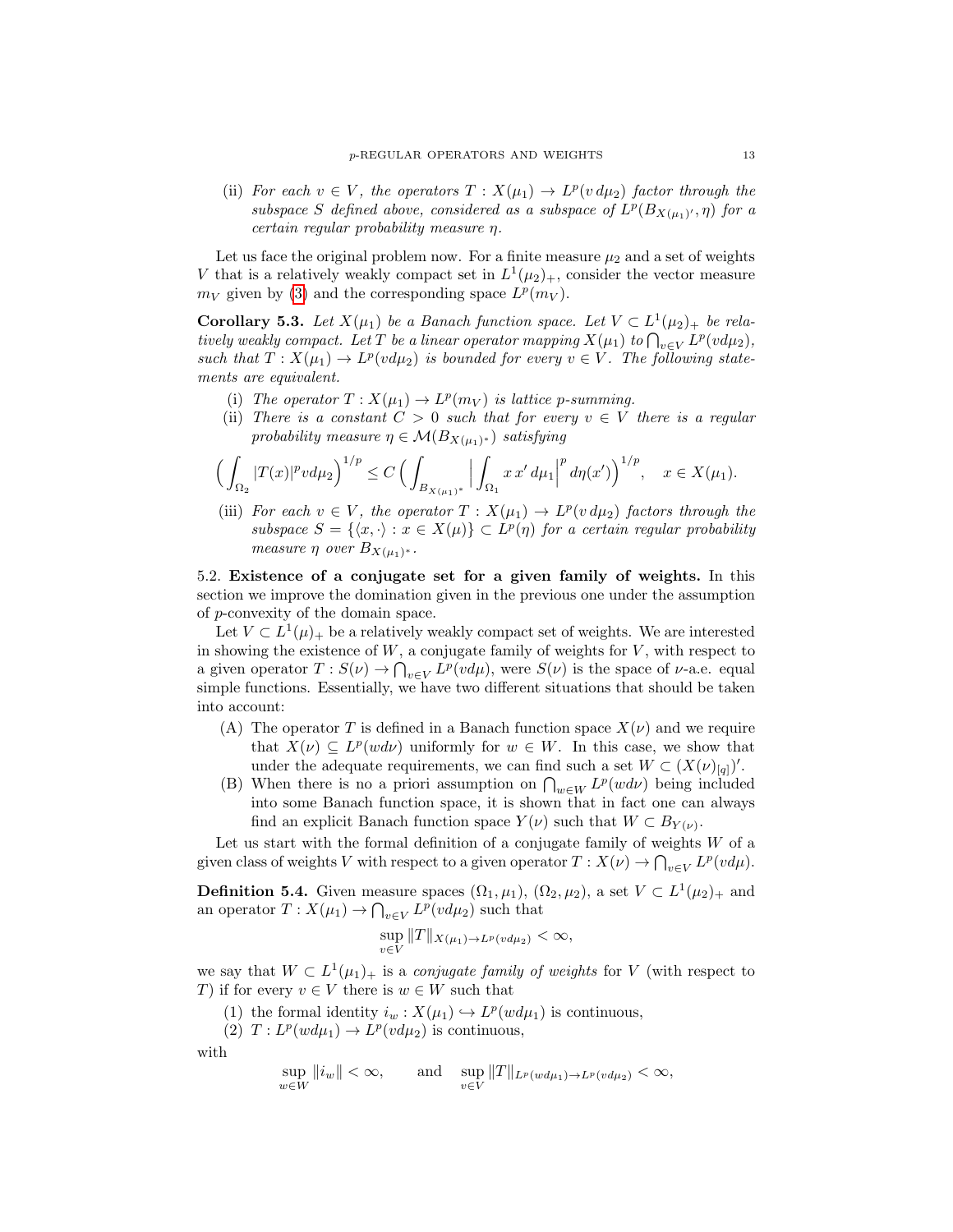where  $w$  in the last supremum is determined in terms of  $v$ .

For the case when T is just defined on the set of simple functions over  $(\Omega_1, \mu_1)$ and no boundedness is assumed, then  $W \subset L_1(\mu_1)$  is required to satisfy only (2) in the above definition.

**Example 5.5.** Consider a probability space  $(\Omega, \Sigma, \mu)$ , a disjoint partition  $(A_i)_{i \in \mathbb{N}}$ of  $\Omega$  (i.e.  $A_i \cap A_j = \emptyset$  for  $i \neq j$  and  $\bigcup_{i \in \mathbb{N}} A_i = \Omega$ ) and let  $T: L^{\infty}(\mu) \to L^2(\mu)$  be the operator given by

$$
T(f) := \sum_{i \in \mathbb{N}} \Big( \int_{A_i} f \, d\mu \Big) \chi_{A_i}.
$$

Take any set  $V \subseteq B_{L^1(\mu)_+}$ . Since  $||f||_{L^1(\mu)} \leq ||f||_{L^2(\mu)}$  for  $f \in L^2(\mu)$ , for  $v \in V$  we have

$$
\|\sum_{i\in\mathbb{N}}\left(\int_{A_i}f d\mu\right)\chi_{A_i}\|_{L^2(vd\mu)} = \left(\sum_{i\in\mathbb{N}}\left(\int_{A_i}f d\mu\right)^2\int_{A_i}v d\mu\right)^{1/2}
$$
  

$$
\leq \sup_{i\in\mathbb{N}}\left|\int_{A_i}f d\mu\right|\left(\sum_{i\in\mathbb{N}}\int_{A_i}v d\mu\right)^{1/2}
$$
  

$$
\leq \|f\|_{L^2(\mu)}.
$$

Therefore,  $W = {\chi_{\Omega}}$  is a conjugate set of weights for V with respect to T.

The existence of a conjugate family of weights for a given class of weights, in the sense we have written above, does not always hold, even when the family V reduces to a single weight. In general, given an operator from a Banach function space  $X(\mu)$  to an L<sup>p</sup>-space, it may happen that there is no conjugate weight allowing an extension of  $T$  through a weighted  $L^p$ -space. Let us show an example of this situation.

**Example 5.6.** Consider a non-atomic probability measure  $\mu$  and take  $1 \leq p <$  $q \leq 2$ . Let  $T: L^q(\mu) \to L^p(\mu)$  be the isomorphic embedding given by [\[17,](#page-19-16) Corollary 2.f.5]. Clearly, this operator does not preserve any lattice structure; actually, we will later show that it cannot be *p*-regular.

Suppose that there is a  $\mu$ -integrable function g such that we can extend the operator T in such a way that it is defined and continuous from  $L^p(gd\mu)$  to  $L^p(\mu)$ . In particular, we have  $L^q(\mu) \subseteq L^p(gd\mu)$ , so there is a constant  $C_1 > 0$  such for every  $f \in L^q(\mu)$  we have

<span id="page-14-0"></span>(4) 
$$
\left(\int_{\Omega} |f|^p g d\mu\right)^{1/p} \leq C_1 \left(\int_{\Omega} |f|^q d\mu\right)^{1/q}.
$$

On the other hand, since T is an isomorphic embedding, there is  $K_1 > 0$  such that

<span id="page-14-1"></span>(5) 
$$
K_1\Big(\int_{\Omega}|f|^q d\mu\Big)^{1/q} \leq \Big(\int_{\Omega}|T(f)|^p d\mu\Big)^{1/p}.
$$

Moreover, by the continuity of the extension there is  $C_2$  such that for  $f \in L^q(\mu)$ ,

.

<span id="page-14-2"></span>(6) 
$$
\left(\int_{\Omega} |T(f)|^p d\mu\right)^{1/p} \leq C_2 \left(\int_{\Omega} |f|^p g d\mu\right)^{1/p}
$$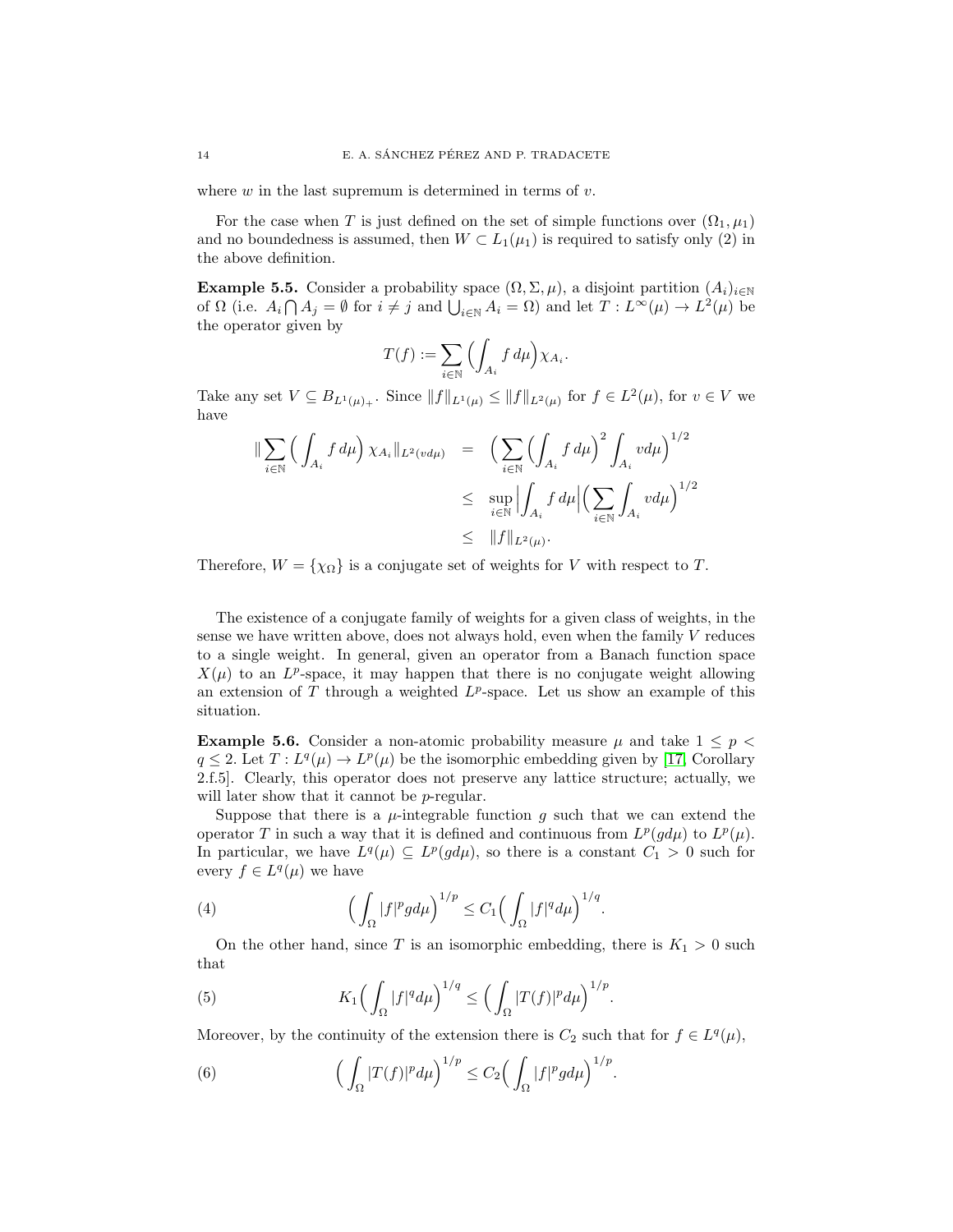Therefore, putting together [\(4\)](#page-14-0), [\(5\)](#page-14-1) and [\(6\)](#page-14-2) it follows that  $\left(\int_{\Omega} |f|^q d\mu\right)^{1/q}$  can be estimated both from above and below by  $\left(\int_{\Omega}|f|^{p}gd\mu\right)^{1/p}$  up to certain constants independent of  $f \in L^q(\mu)$ .

In particular, this implies that for every  $n \in \mathbb{N}$  if we take  $(A_i^n)_{i=1}^n$  a partition of  $\Omega$  such that  $\mu(A_i^n) = 1/n$  for all  $i = 1, ..., n$ , then

$$
\frac{1}{n^{1/q}}=\Big(\int_{\Omega}|\chi_{A_i^n}|^q d\mu\Big)^{1/q}\approx \Big(\int_{\Omega}|\chi_{A_i^n}|^p g d\mu\Big)^{1/p}=\Big(\int_{A_i^n}gd\mu\Big)^{1/p}.
$$

Thus, for every  $n \in \mathbb{N}$ 

$$
\int_{\Omega} g d\mu = \sum_{i=1}^{n} \int_{A_i^n} g d\mu \approx n^{1-p/q},
$$

which is a contradiction with  $g \in L^1(\mu)$  since  $1 - p/q > 0$ .

The previous example is the reason why we are interested in giving conditions for the existence of conjugate classes of weights. We show next how vector measures provide a helpful tool to prove the existence of a conjugate set of weights W for a uniformly integrable set of weights  $V$ .

<span id="page-15-1"></span>**Theorem 5.7.** Let V be a relatively weakly compact set in  $L^1(\mu)_+$ , let m be a countably additive vector measure  $m : \Xi \to L^p(m_V)$  and let  $\nu$  be a control measure for m.

The following assertions are equivalent.

- (i) The integration map  $I_m: L^p(m) \to L^p(m_V)$  is p-regular.
- (ii) There exists  $W \subset B_{(L^1(m))'}$  which is a conjugate family of weights for V with respect to  $I_m$ .

Before the proof, let us note the following

**Remark 5.8.** It is easy to check that a finitely additive vector measure  $m : \Xi \rightarrow$  $L^p(m_V)$  is countably additive if and only if for every sequence of disjoint sets  ${A_i}_{i=1}^{\infty}$  on  $\Xi$ ,

$$
\lim_n \sup_{v \in V} ||m(\bigcup_{i=n}^{\infty} A_i)||_{L^p(v d\mu)} = 0.
$$

*Proof.* (i)  $\Rightarrow$  (ii) Since  $m : \Xi \rightarrow L^p(m_V)$  is a countably additive vector measure, the integration map  $I_m: L^1(m) \to L^p(m_V)$  is continuous. Note that the formal identity  $L^p(m) \hookrightarrow L^1(m)$  is also continuous, and therefore  $I_m: L^p(m) \to L^p(m_V)$ is bounded.

Now, since by hypothesis  $I_m$  is p-regular, Proposition [2.2](#page-6-0) yields that, for each  $v \in V$ , if we consider the (positive) functional  $\varphi_v(\cdot) = \int_{\Omega} \cdot v d\mu \in (L^p(m_V)_{[p]})'$  $(L^1(m_V))'$ , then there is  $h_v \in B_{(L^p(m)|v)} = B_{(L^1(m))'}$  such that

<span id="page-15-0"></span>(7) 
$$
\varphi_v(|I_m(f)|^p) \leq \rho_p(I_m)^p h_v(|f|^p), \quad f \in L_p(m).
$$

Note that the duality pairing in the spaces  $L^1(m)$  can be written in terms of the integral with respect to a Rybakov measure  $|\langle m, \phi \rangle|$  for m. Since by hypothesis  $m \ll \nu$ , the same holds for the scalar measure  $|\langle m, \phi \rangle|$  and by Radon-Nikodym's Theorem there is  $h_{\phi} \in L^{1}(\nu)$  such that for every measurable set A we have

$$
|\langle m, \phi \rangle| (A) = \int_A h_{\phi} d\nu.
$$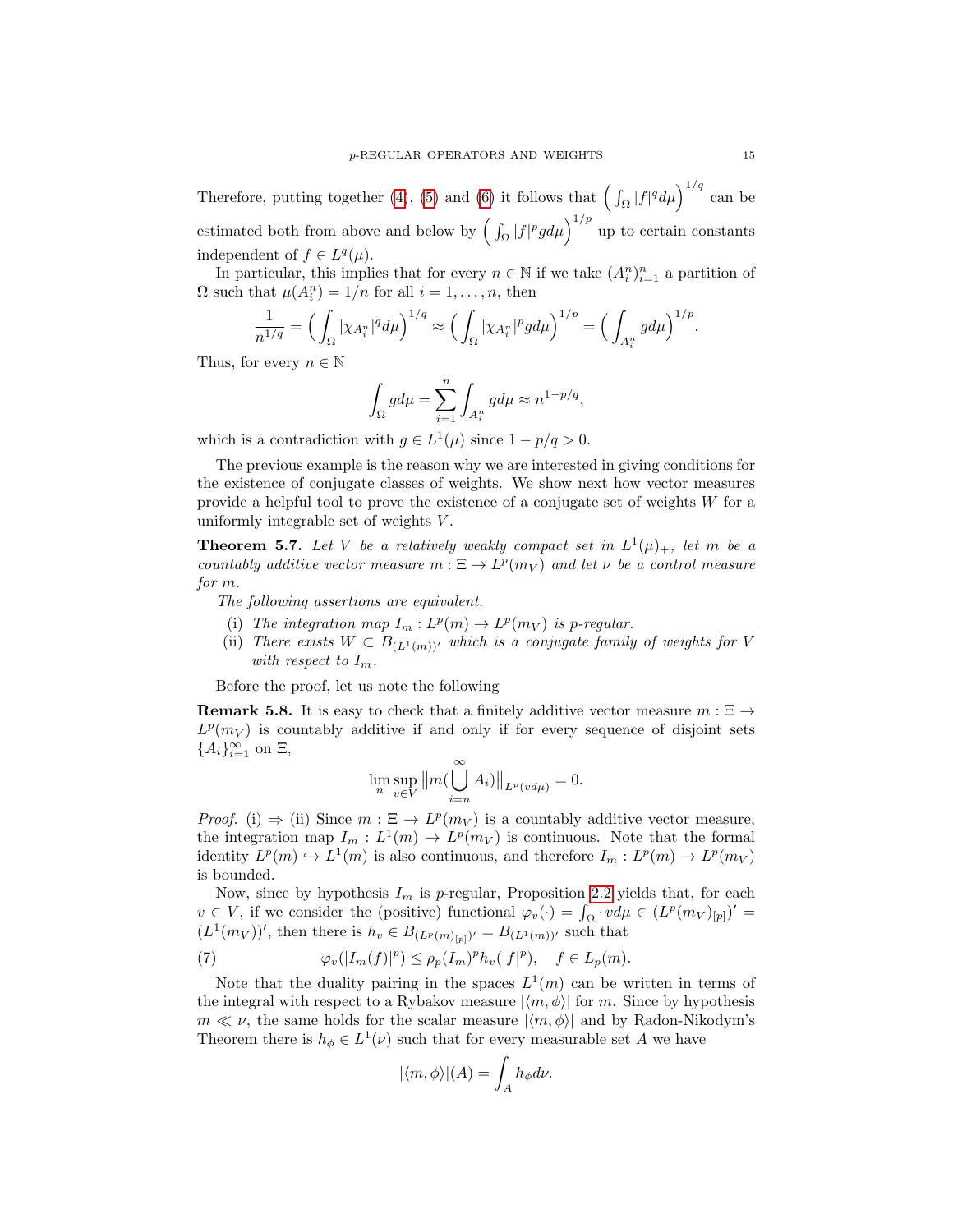Thus, [\(7\)](#page-15-0) can be written as

$$
\left(\int |T(f)|^p v d\mu\right)^{1/p} \le \rho_p(I_m) \left(\int |f|^p h d|\langle m,\phi\rangle|\right)^{1/p} = \rho_p(I_m) \left(\int |f|^p h h_\phi d\nu\right)^{1/p},
$$

for  $f \in L^p(m)$  and every  $v \in V$ .

Therefore, the set  $W = B_{(L^1(m))_+'}$  gives the conjugate set of weights. Note that this can be written as  $W \cdot h_{\phi}$  if we want to consider it as a subset of  $L^{1}(\nu)$  using the Rybakov measure yielding the duality.

(ii)  $\Rightarrow$  (i) First note that by definition of  $m_V$ , the set of functionals  $\{\varphi_v : v \in$  $V$ }  $\subset B_{(L^1(m_V))'}$  satisfies

$$
||f||_{L^p(m_V)} = \sup_{v \in V} \varphi_v(|f|^p)^{1/p}, \quad f \in L^p(m_V).
$$

Let  $W \subset B_{(L^1(m))_+'}$  be a conjugate family of weights for V with respect to  $I_m$ . Therefore, for every  $g \in L^p(m)$  we have

$$
||I_m(g)||_{L^p(m_V)} = \sup_{v \in V} \varphi_v(|I_m(g)|^p)^{1/p} \leq C \sup_{w \in W} w(|g|^p)^{1/p} \leq C ||g||_{L^p(m)}.
$$

Therefore, the operator  $I_m$  is continuous. Now, in order to check p-regularity, take  $f_1, \ldots, f_n \in L^p(m)$ . Then, for every  $\varepsilon > 0$ , there is a weight  $v \in V$  and an associated weight  $w \in W$  such that

$$
\begin{aligned}\n\| (\sum_{i=1}^{n} |I_m(f_i)|^p)^{1/p} \|_{L^p(m_V)}^p &\leq \int_{\Omega} \sum_{i=1}^{n} |I_m(f_i)|^p v d\mu + \varepsilon \\
&= \sum_{i=1}^{n} \int_{\Omega} |I_m(f_i)|^p v d\mu + \varepsilon \\
&\leq C^p \sum_{i=1}^{n} w(|f_i|^p) + \varepsilon \\
&\leq C^p \| (\sum_{i=1}^{n} |f_i|^p)^{1/p} \|_{L^p(m)}^p + \varepsilon.\n\end{aligned}
$$
\nThus,  $I_m$  is *p*-regular.  $\square$ 

Remark 5.9. Note that the p-regularity condition in (i) of Theorem [5.7](#page-15-1) holds trivially when the measure m is positive (which is equivalent to  $I_m$  being a positive operator) or whenever  $p = 2$  (due to Krivine's version of Grothendieck's Theorem for operators between Banach lattices [\[17,](#page-19-16) Theorem 1.f.14], [\[16\]](#page-19-24)).

Remark 5.10. It should be noted that the conjugate set of weights W constructed in the implication (i)  $\Rightarrow$  (ii) of Theorem [5.7](#page-15-1) is actually a relatively weakly compact set in  $L^1(\nu)_+$ . Indeed, note that  $L^1(m)$  is an order continuous Banach lattice [\[21,](#page-19-17) Chapter 3] containing  $L^{\infty}(\nu)$  for any control measure  $\nu$ . In particular, by [\[18,](#page-19-25) Theorem 2.4.2 the formal identity  $L^{\infty}(\nu) \hookrightarrow L^{1}(m)$  is weakly compact. By Gantmacher's Theorem the adjoint  $L^1(m)' \hookrightarrow L^1(\nu)$  is also weakly compact. Therefore,  $W \subset B_{L^1(m)}$  is a relatively weakly compact subset in  $L^1(\nu)$ .

**Example 5.11.** Take  $p \ge 1$ , a weakly compact set  $V \subseteq L^1[0,1]_+$  and a kernel function  $K : [0,1] \times [0,1] \to \mathbb{R}^+$  such that for every  $y \in [0,1]$ , the function  $x \mapsto K(x, y)$  is integrable with respect to Lebesgue measure dx. Suppose also that for every  $v \in V$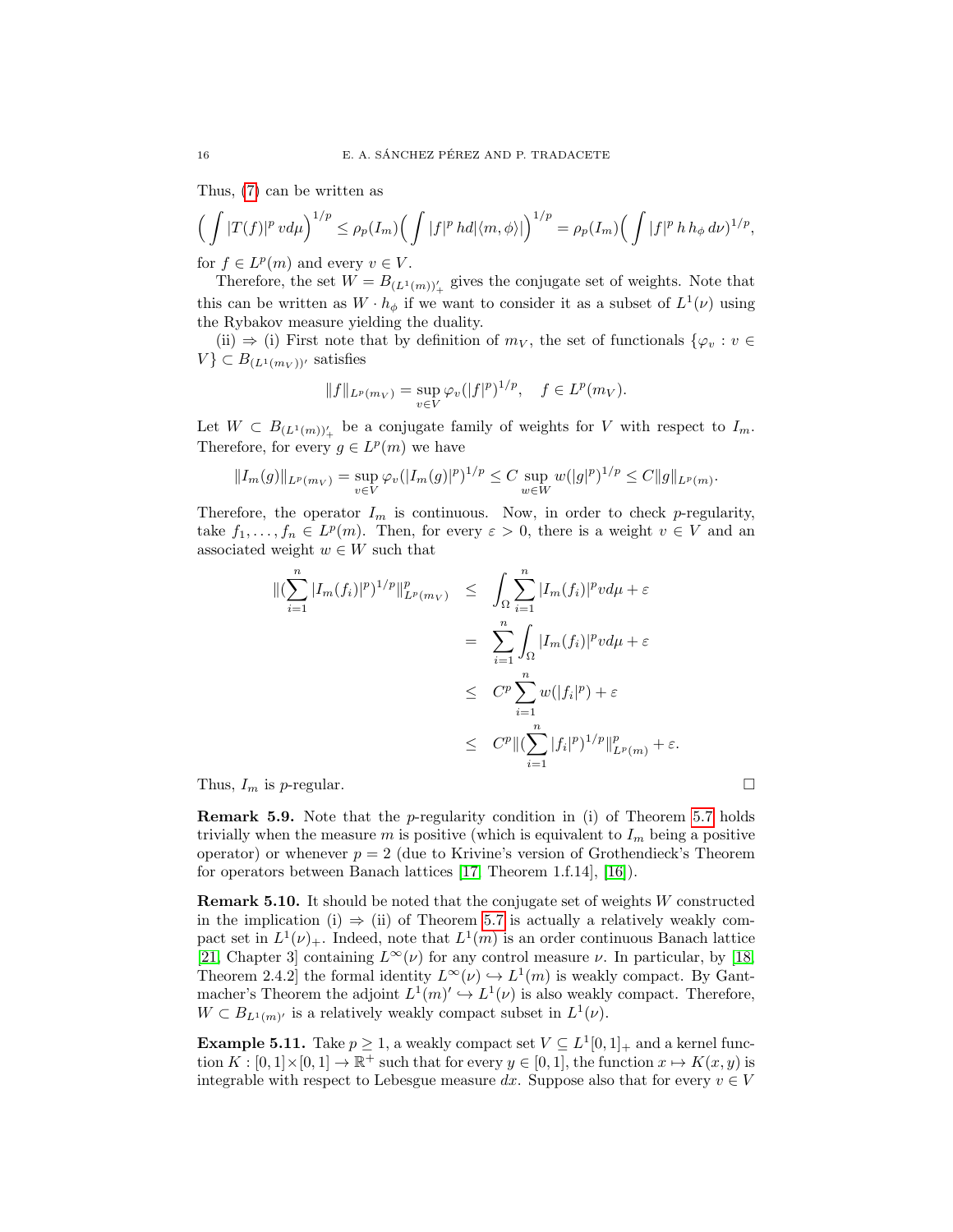and  $A \in \mathcal{B}([0,1])$ , the function  $y \mapsto \int_A K(x,y)dx$  belongs to  $L^p(vdy)$ . Consider also the vector measure  $m_V$  and the space of p-integrable functions  $L^p(m_V)$ .

Under these requirements, we can define the set function  $m_K : \mathcal{B}([0,1]) \to$  $L^p(m_V)$  given by

$$
m_K(A)(y) := \int_A K(x, y) dx, \quad A \in \mathcal{B}([0, 1]), \ y \in [0, 1].
$$

In order to be a vector measure, countable additivity is required. If  $(A_n)$  is a sequence of disjoint measurable sets, we have that

$$
\lim_{n} \sup_{v \in V} ||m_K(\bigcup_{m \ge n}^{\infty} A_m)||_{L^p(m_V)} = \lim_{n} \sup_{v \in V} \Big( \int_0^1 \Big( \int_{\bigcup_{m \ge n}^{\infty} A_m} K(x, y) dx \Big)^p v(y) dy \Big)^{1/p} = 0.
$$

Therefore,  $m_K$  is a vector measure and the kernel operator —defined as the integration map  $I_{m_K}$ — is continuous from  $L^1(m_K)$  to  $L^p(m_V)$ . Consequently, it can be considered as an operator from  $L^p(m_K)$  to  $L^p(m_V)$ .

Fix a Rybakov measure  $\mu_0 = |\langle m_K, h \rangle|$ , where  $h \in B_{(L^p(m_V))^{\prime}}$ , and consider the duality in  $L^1(m_K)$  defined by integration with respect to  $\mu_0$ . This measure is clearly absolutely continuous with respect to Lebesgue measure  $dy$ , and so there is a function  $h_0 = d\mu_0/dy$ . As an application of Theorem [5.7,](#page-15-1) there is a constant K such that for every  $v \in V$  there is an element  $g \in B_{(L^1(m_K))^{\prime}}$  such that

$$
\Big(\int_0^1 \Big(\int_0^1 f(x) K(x,y) dx\Big)^p v(y) dy\Big)^{1/p} \leq K \Big(\int_0^1 |f(y)|^p v(y) h_0(y) dy\Big)^{1/p}.
$$

Therefore, the family  $W = B^+_{(L^1(m_K))^{\prime}}$  —the non-negative functions of the unit ball of the dual space  $(L^1(m_K))'$ , is the desired conjugate set of weights for V with respect to the operator defined by the kernel K.

The vector measure approach given by Theorem [5.7](#page-15-1) can be extended for operators as follows. Recall that given an operator  $T : X(\nu) \to E$  —where  $X(\nu)$  is order continuous or just a space of simple functions—, we can always define a vector measure  $m_T$  by  $m_T(A) := T(\chi_A), A \in \Sigma$ .

Recall that such an operator is p-th power factorable if for every  $f \in X(\nu)$ ,  $||T(f)|| \leq K |||f|^{1/p}||_X^p$  $^p_{X(\nu)}$ .

For a Banach lattice F, a subset  $N \subseteq B_F^+$  is called positively norming if the function  $\sup_{x^* \in N} \langle |x|, x^* \rangle$  is equivalent to the norm of F. A basic characterization of such sets is the following lemma, that can be found in [\[26,](#page-19-19) Lemma 2.1].

**Lemma 5.12.** Let  $X(\mu)$  be an order continuous Banach function space. For a subset N of  $B_{X^*}^+$ , the following statements are equivalent:

- $(1)$  N is positively norming.
- (2) The pointwise product  $S \cdot N$  is norming, where S is the set of all functions as  $\chi_A - \chi_{A^c}, A \in \Sigma$ .
- (3) The  $w^*$ -closed convex hull of  $S \cdot N$  contains a ball.

**Theorem 5.13.** Let V be a relatively weakly compact set in  $L^1(\mu)_+$ . Let  $X(\nu)$  be an order continuous Banach function space and consider an operator  $T : X(\nu) \rightarrow$  $L^p(v d\mu)$  such that  $\sup_{v \in V} ||T||_{X(v) \to L^p(v d\mu)} < \infty$ . The following assertions are equivalent.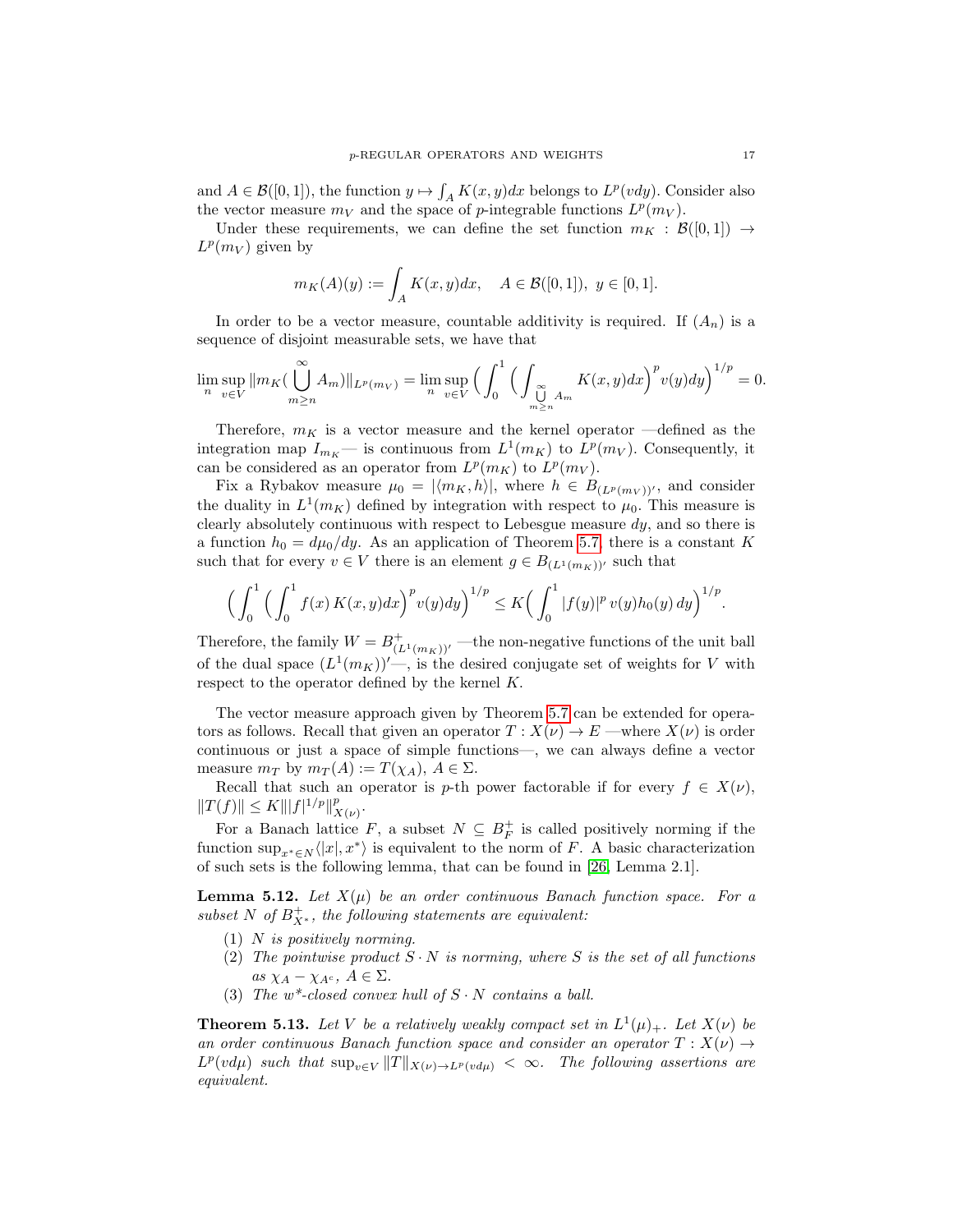- (i) The operator  $T: X(\nu) \to L^p(m_V)$  is well-defined, p-th power factorable and the associated extension  $\tilde{T}: L^p(m_T) \to L^p(m_V)$  is p-regular.
- (ii) There is a positively norming set of weights  $W \subseteq B_{(L^1(m_T))'} \subseteq KB_{(X(\nu))'}$ conjugate to V with respect to T.

*Proof.* (i)  $\Rightarrow$  (ii) If T is well-defined on  $L^p(m_V)$ , by the definition of  $m_V$  we have seen already that it is well-defined into each  $L^p(v d\mu)$  with a uniform bound for  $v \in V$ . If T is also p-th power factorable, then we have that  $X(\mu) \subseteq L^p(m_T)$  and the commutative diagram



Thus, there are constants  $C > 0$  and  $C' > 0$  such that

$$
\sup_{v \in V} ||T(f)||_{L^p(v d\mu)} \le C ||f||_{L^p(m_T)} \le C'||f||_{X(\mu)}, \quad f \in X(\mu).
$$

Now, considering the extended operator  $\tilde{T}: L^p(m_T) \to L^p(m_V)$ , since both spaces involved are order continuous and p-convex, Proposition [2.1](#page-5-0) gives the domination property that is needed: for each  $v \in V$  there is  $w \in B_{((L^p(m_T))_{[q]})'} = B_{(L^1(m_T))'} =$ W satisfying

$$
\int |T(f)|^p v d\mu \le \rho_p(\tilde{T})^p \int |f|^p w d\nu, \quad f \in L^p(m_T).
$$

The density of simple functions in  $L^1(\nu)$ , gives the result.

(ii)  $\Rightarrow$  (i) We need to prove first that T is well-defined as an operator from  $L^p(m_T)$  to  $L^p(m_V)$ . We know that it is well-defined in each component. Fix  $v \in V$ . Then there exists  $w \in W$  and a constant K (independent of v and w) such that

$$
||T(f)||_{L^p(v d\mu)} \le K||f||_{L^p(w d\nu)}, f \in X(\nu).
$$

Since this happens for every  $v \in V$ , and taking into account that  $W \subset B_{(L^1(m_T))'}$ , we obtain for every  $f \in X(\nu)$ ,

$$
||T(f)||_{L^p(m_V)} = \sup_{v \in V} ||T(f)||_{L^p(v d\mu)} \leq K \sup_{w \in W} ||f||_{L^p(w d\nu)} \leq K ||f||_{L^p(m_T)}.
$$

Therefore the operator is well-defined.

Let us see now that T is p-th power factorable. Since we have that  $X(\nu) \subset$  $L^p(w d\nu)$  for every  $w \in W$  and the set of weights is positively norming and norm bounded in  $L^1(m_T)'$ , we have that  $X(\nu) \subseteq L^p(m_T)$ . The inclusion is continuous (the norms of the extended operators are uniformly bounded) so we have that  $T$  is p-power factorable [\[21,](#page-19-17) Theorem 5.11].

Finally, the p-regularity of the extension  $\tilde{T}: L^p(m_T) \to L^p(m_V)$  follows from Theorem [5.7.](#page-15-1)  $\Box$ 

**Remark 5.14.** As in Theorem [5.7,](#page-15-1) the  $p$ -regularity for the extension can be removed from the statement of (ii) if T is for example positive or when  $p = 2$ .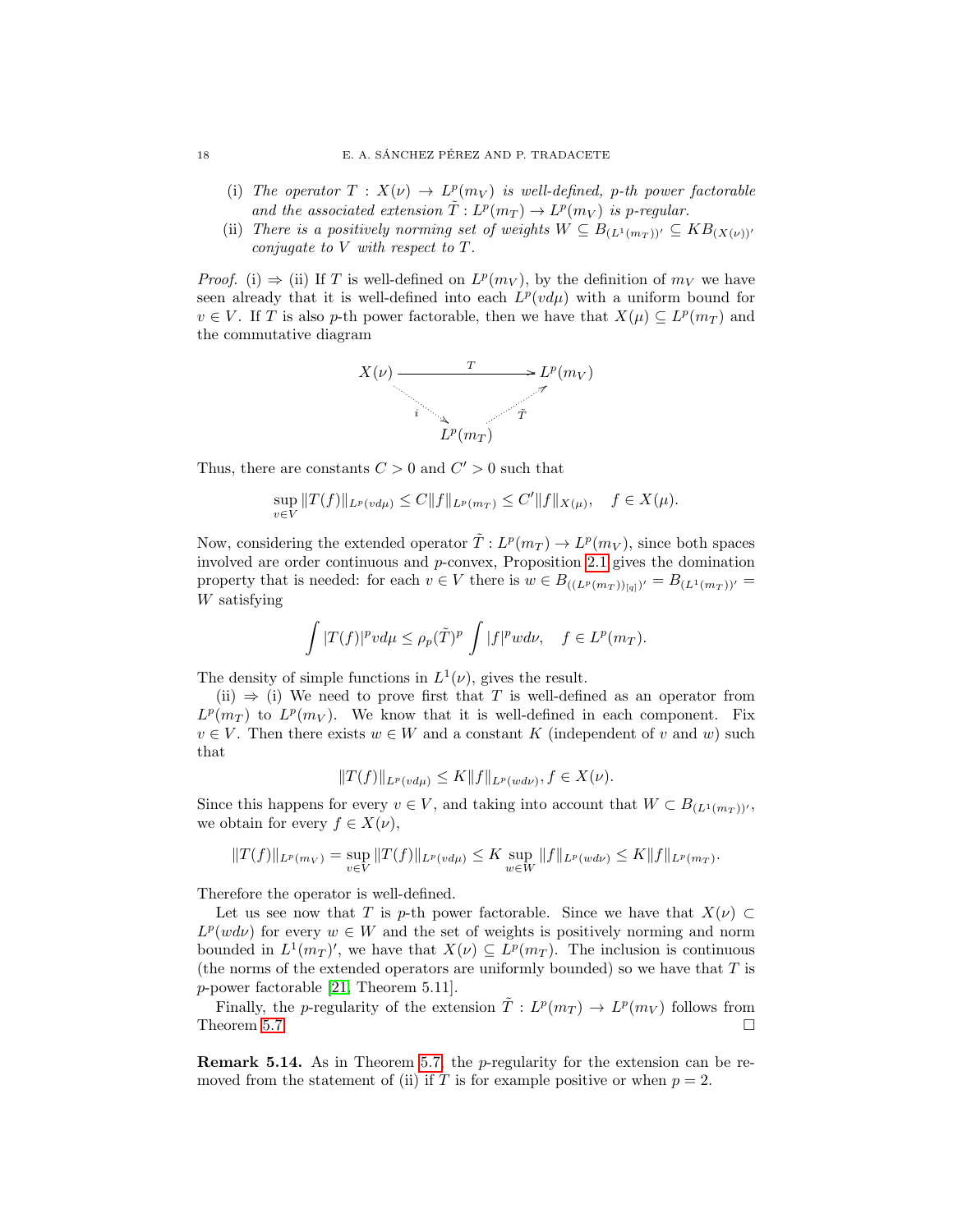#### **REFERENCES**

- <span id="page-19-0"></span>[1] M. A. ARIÑO, B. MUCKENHOUPT, *Maximal functions on classical Lorentz spaces and Hardy's* inequality with weights for nonincreasing functions. Trans. Amer. Math. Soc. 320 (1990), no. 2, 727–735.
- <span id="page-19-1"></span>[2] S. BOZA, J. SORIA, Norm estimates for the Hardy operator in terms of  $B_p$  weights. Proc. Amer. Math. Soc. 145 (2017), no. 6, 2455–2465.
- <span id="page-19-10"></span>[3] A. V. BUKHVALOV, On complex interpolation method in spaces of vector-functions and generalized Besov spaces. Dokl. Akad. Nauk SSSR 260 (1981), no. 2, 265-269.
- <span id="page-19-2"></span>[4] M. J. CARRO, J. SORIA, Weighted Lorentz spaces and the Hardy operator. J. Funct. Anal. 112 (1993), no. 2, 480–494.
- <span id="page-19-6"></span>[5] N. DANET, Lattice  $(p, q)$ -summing operators and their conjugates. Stud. Cerc. Mat. 40 (1988) no. 1, 99–107.
- <span id="page-19-23"></span>[6] A. Defant, K. Floret, Tensor norms and operator ideals. North-Holland Mathematics Studies, 176. North-Holland Publishing Co., Amsterdam, 1993.
- <span id="page-19-12"></span>[7] A. Defant, M. Junge, Best constants and asymptotics of Marcinkiewicz-Zygmund inequalities. Studia Math. 125 (1997), no. 3, 271–287.
- <span id="page-19-20"></span>[8] A. DEFANT, M. MASTYLO, E.A. SÁNCHEZ PÉREZ, I. STEINWART, *Translation invariant maps* on Banach function spaces over locally compact groups. J. Math. Anal. Appl. 470 (2019), no. 2, 795–820.
- <span id="page-19-21"></span>[9] A. DEFANT, E.A. SÁNCHEZ PÉREZ, Maurey-Rosenthal factorization of positive operators and convexity. J. Math. Anal. Appl. 297 (2004), no. 2, 771–790.
- <span id="page-19-15"></span>[10] J. Diestel, H. Jarchow, A. Tonge, Absolutely summing operators. Cambridge Studies in Advanced Mathematics, 43. Cambridge University Press, 1995.
- <span id="page-19-18"></span>[11] J. Diestel, J.J. Uhl, Vector Measures. Math. Surveys, vol. 15, Amer. Math. Soc., Providence, R.I., 1977.
- <span id="page-19-5"></span>[12] J. GARCIA-CUERVA, J. L. RUBIO DE FRANCIA, Weighted norm inequalities and related topics. North Holland Math. Stud 116, Amsterdam, 1985.
- <span id="page-19-3"></span>[13] T. P. HYTONEN, The sharp weighted bound for general Calderon-Zygmund operators. Ann. of Math. (2) 175 (2012), no. 3, 1473–1506.
- <span id="page-19-4"></span>[14] T. P. HYTÖNEN, C. PÉREZ, Sharp weighted bounds involving  $A_{\infty}$ , Anal. PDE 6 (2013), no. 4, 777–818.
- <span id="page-19-14"></span>[15] W. B. JOHNSON, L. JONES, Every  $L_p$  operator is an  $L_2$  operator. Proc. Amer. Math. Soc. 72 (1978), no. 2, 309–312.
- <span id="page-19-24"></span>[16] J. L. KRIVINE, Théorèmes de factorisation dans les espaces réticulés. Séminaire Maurey-Schwartz 1973–1974: Espaces  $L_p$ , applications radonifiantes et géométrie des espaces de Banach, Exp. Nos. 22 et 23, 22 pp. Centre de Math., Ecole Polytech., Paris, 1974. ´
- <span id="page-19-16"></span>[17] J. Lindenstrauss, L. Tzafriri Classical Banach Spaces II: Function Spaces. Springer-Verlag, (1979).
- <span id="page-19-25"></span>[18] P. Meyer-Nieberg, Banach lattices. Universitext. Springer-Verlag, Berlin, 1991.
- <span id="page-19-11"></span>[19] N. J. Nielsen, The ideal property of tensor products of Banach lattices with applications to the local structure of spaces of absolutely summing operators. Studia Math. **74** (1982), no. 3, 247–272.
- <span id="page-19-7"></span>[20] N. J. NIELSEN, J. SZULGA, p-Lattice Summing Operators. Math. Nachr. 119 (1984), 219–230.
- <span id="page-19-17"></span>[21] S. OKADA, W. J. RICKER, E. A. SÁNCHEZ PÉREZ, Optimal Domain and Integral Extension of Operators acting in Function Spaces. Operator Theory: Adv. Appl., vol. 180, Birkhäuser, Basel, 2008.
- <span id="page-19-22"></span>[22] C. PALAZUELOS, E. A. SÁNCHEZ PÉREZ, P. TRADACETE, *Maurey-Rosenthal factorization for* p-summing operators and Dodds-Fremlin domination. J. Operator Theory 68 (2012), no. 1, 205–222.
- <span id="page-19-8"></span>[23] B. Porras Pomares, Biduals of p-lattice summing operators. Extracta Math. 1 (1986), no. 3, 136–138.
- <span id="page-19-9"></span>[24] B. PORRAS POMARES, Representation of p-lattice summing operators. Canad. Math. Bull. 35 (1992), no. 2, 267–277.
- <span id="page-19-13"></span>[25] Y. RAYNAUD, P. TRADACETE, *Calderón-Lozanovskii interpolation on quasi-Banach lattices*. Banach J. Math. Anal. 12 (2018), no. 2, 294–313.
- <span id="page-19-19"></span>[26] E. A. SÁNCHEZ PÉREZ, P. TRADACETE, *Positively norming sets in Banach function spaces*. Q. J. Math. 65 (2014), 1049–1068.